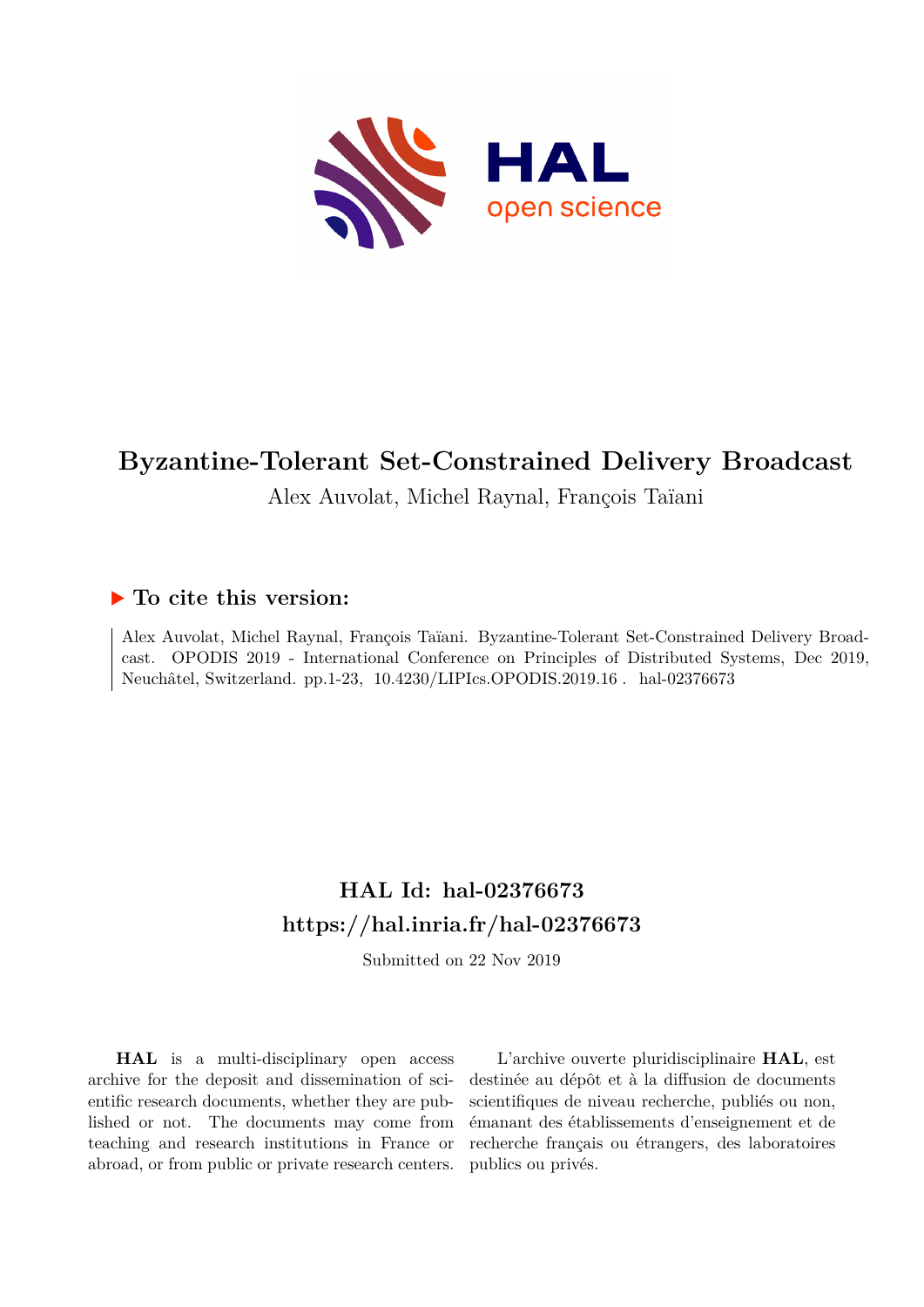# **Byzantine-Tolerant Set-Constrained Delivery Broadcast**

## **Alex Auvolat**

École Normale Supérieure, Paris, France Univ Rennes, Inria, CNRS, IRISA, Rennes, France [alex.auvolat@inria.fr](mailto:alex.auvolat@inria.fr)

## **Michel Raynal**

Univ Rennes, Inria, CNRS, IRISA, Rennes, France Department of Computing, Polytechnic University, Hong Kong [michel.raynal@irisa.fr](mailto:michel.raynal@irisa.fr)

## **François Taïani**

Univ Rennes, Inria, CNRS, IRISA, Rennes, France [francois.taiani@irisa.fr](mailto:francois.taiani@irisa.fr)

#### **Abstract**

Set-Constrained Delivery Broadcast (SCD-broadcast), recently introduced at ICDCN 2018, is a high-level communication abstraction that captures ordering properties not between individual messages but between sets of messages. More precisely, it allows processes to broadcast messages and deliver sets of messages, under the constraint that if a process delivers a set containing a message *m* before a set containing a message  $m'$ , then no other process delivers first a set containing  $m'$ and later a set containing *m*. It has been shown that SCD-broadcast and read/write registers are computationally equivalent, and an algorithm implementing SCD-broadcast is known in the context of asynchronous message passing systems prone to crash failures.

This paper introduces a Byzantine-tolerant SCD-broadcast algorithm, which we call BSCDbroadcast. Our proposed algorithm assumes an underlying basic Byzantine-tolerant reliable broadcast abstraction. We first introduce an intermediary communication primitive, Byzantine FIFO broadcast (BFIFO-broadcast), which we then use as a primitive in our final BSCD-broadcast algorithm. Unlike the original SCD-broadcast algorithm that is tolerant to up to  $t < n/2$  crashing processes, and unlike the underlying Byzantine reliable broadcast primitive that is tolerant to up to  $t < n/3$  Byzantine processes, our BSCD-broadcast algorithm is tolerant to up to  $t < n/4$  Byzantine processes. As an illustration of the high abstraction power provided by the BSCD-broadcast primitive, we show that it can be used to implement a Byzantine-tolerant read/write snapshot object in an extremely simple way.

**2012 ACM Subject Classification** Theory of computation → Distributed algorithms; Software and its engineering  $\rightarrow$  Abstraction, modeling and modularity

**Keywords and phrases** Algorithm, Asynchronous system, Byzantine process, Communication abstraction, Distributed computing, Distributed software engineering, Fault-tolerance, Message-passing, Modularity, Read/write snapshot object, Reliable broadcast, Set-constrained message delivery

**Digital Object Identifier** [10.4230/LIPIcs.OPODIS.2019.16](https://doi.org/10.4230/LIPIcs.OPODIS.2019.16)

**Acknowledgements** This work has been partially supported by the French ANR projects DESCARTES n. ANR-16-CE40-0023, and PAMELA n. ANR-16-CE23-0016.

© Alex Auvolat and Michel Raynal and François Taïani; licensed under Creative Commons License CC-BY 23rd International Conference on Principles of Distributed Systems (OPODIS 2019). Editors: Pascal Felber, Roy Friedman, Seth Gilbert, and Avery Miller; Article No. 16; pp. 16:1–16:23 [Leibniz International Proceedings in Informatics](https://www.dagstuhl.de/lipics/) [Schloss Dagstuhl – Leibniz-Zentrum für Informatik, Dagstuhl Publishing, Germany](https://www.dagstuhl.de)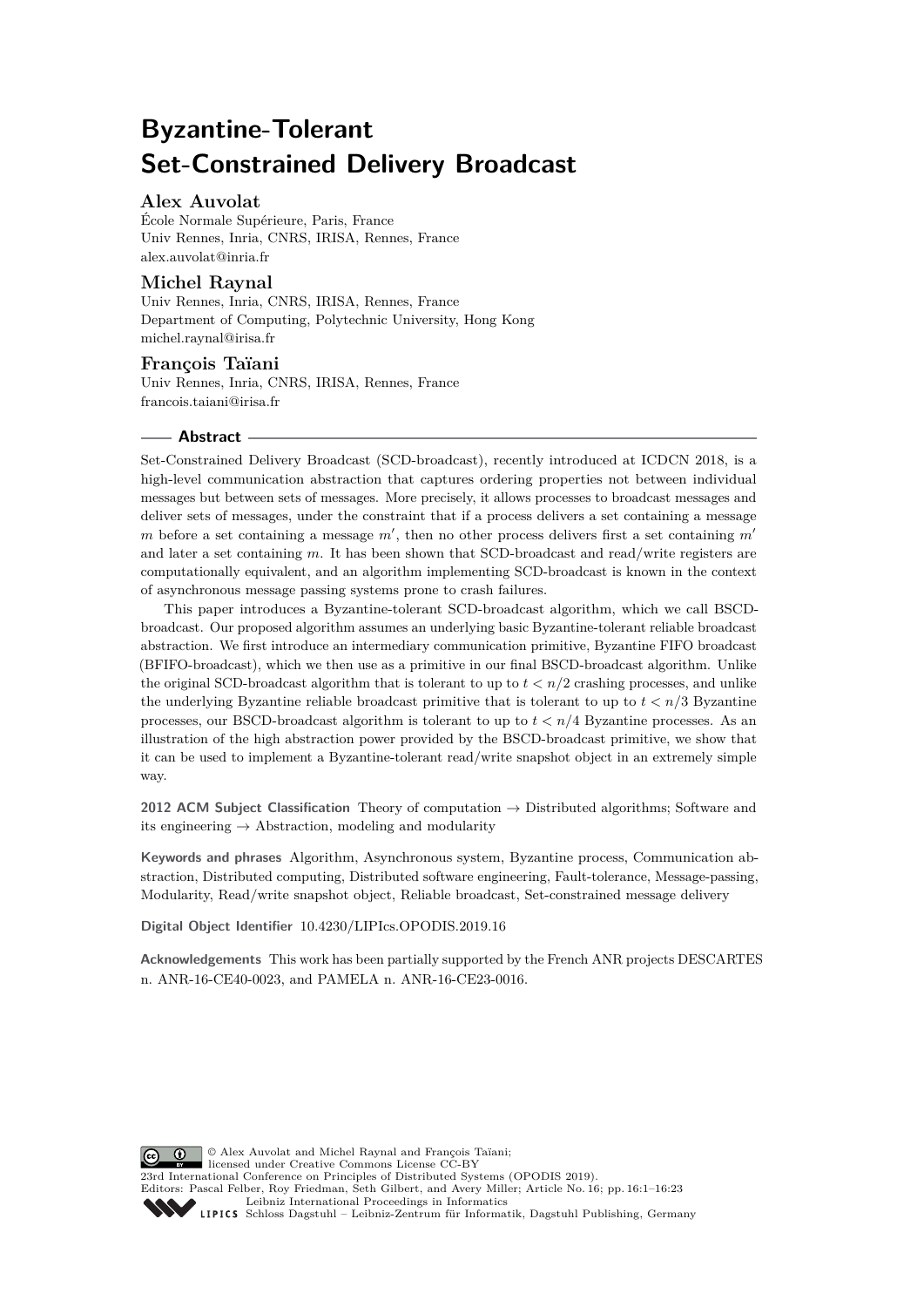#### **16:2 Byzantine-Tolerant Set-Constrained Delivery Broadcast**

## **1 Introduction**

#### **Reliable broadcast in asynchronous crash-prone systems**

*Reliable broadcast* is a communication abstraction central to fault-tolerant asynchronous distributed systems. It allows each process to broadcast, with well-defined delivery guarantees, messages to all processes in the presence of failures. More precisely, it guarantees that non-faulty processes deliver the same set of messages *M*, including all the messages they broadcast, and a subset of the messages broadcast by faulty processes before they crashed. The fundamental property of the reliable broadcast abstraction asserts that no two nonfaulty processes deliver different sets of messages, and a faulty process delivers a subset of the messages delivered by the non-faulty processes (two distinct faulty processes possibly delivering different sets of messages).

#### **Reliable broadcast in the presence of Byzantine processes (BR-broadcast)**

Reliable broadcast has been studied in the context of Byzantine failures since the eighties. A process commits a Byzantine failure if it behaves arbitrarily (i.e., its behavior is not the one described by the algorithm is it assumed to execute) [10, 12]. Such a failure can be intentional (also called malicious) or the result of a transient fault which altered its intended behavior in an unpredictable way. Bracha [3] introduced an elegant signature-free Byzantine fault-tolerant algorithm for the reliable broadcast abstraction in *n*-process message-passing asynchronous systems, where up to  $t < n/3$  processes may be Byzantine.

#### **Set-Constrained Delivery broadcast in asynchronous crash-prone systems**

*Set-Constrained Delivery broadcast* (SCD-broadcast) was introduced in [9] in the context of crash failures. Rather than individual messages, a process delivers *non-empty sets* of messages, satisfying the following ordering property: if a non-faulty process delivers a set of message *ms*1 containing a message *m* and later delivers a set of message *ms*1' containing a message  $m'$ , no non-faulty process delivers first a set of message  $ms2$  containing  $m'$  and later a set of message  $ms2'$  containing m. This communication abstraction is particularly efficient to build read/write implementable objects, such as the ones described in [14]. It is shown in [9] that, in asynchronous message-passing systems with up to *t* crashed processes, (a)  $t \leq n/2$  is necessary and sufficient to build SCD-broadcast, and (b) atomic R/W registers and SCD-broadcast have the same computability power.

#### **Content of the paper**

In this paper, we introduce a new communication abstraction, which we call BSCD-broadcast, that provides similar guarantees to SCD broadcast in the context of Byzantine failures. The specification and implementation of such a high-level abstraction has a direct practical interest when realizing many replicated objects. As an example, we show how a Byzantine-tolerant single-writer/multi-reader snapshot object [1] can be easily built on top of BSCD-broadcast. More generally, we believe a better understanding of how high-level broadcast abstractions can be implemented in a Byzantine context can help developers design novel and richer zero-trust applications, extending their use and applicability beyond the highly-publicized examples of cryptocurrencies [5, 11] and smart contract platforms [4].

We begin by defining a first abstraction (Section 3.2), BFIFO-broadcast, that guarantees that non-faulty processes deliver messages from each process in their sending order. Since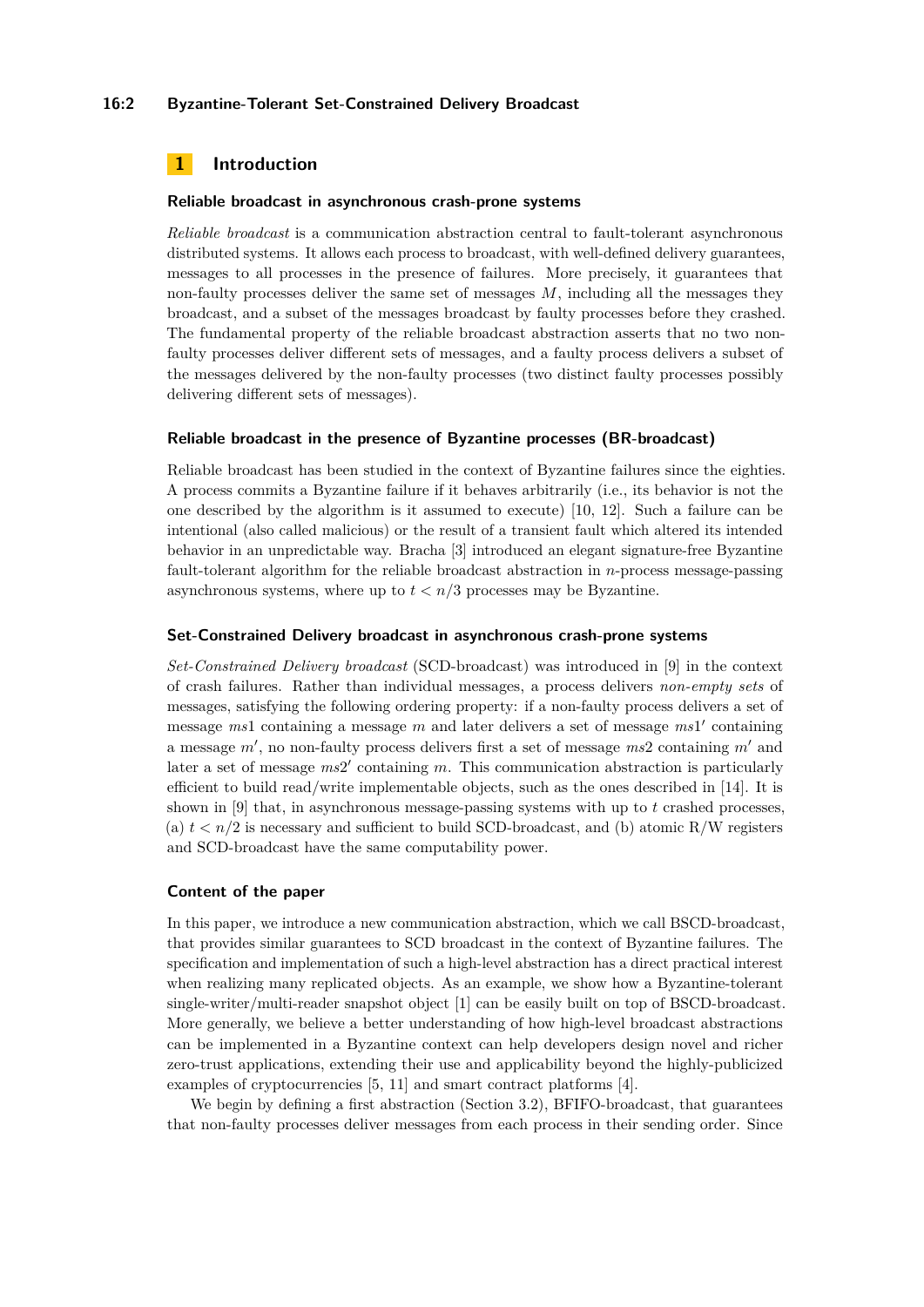#### **A. Auvolat and M. Raynal and F. Taïani 16:3 16:3 16:3**

such a sending order cannot be defined for Byzantine processes, the only guarantee provided in that case is that all non-faulty processes deliver the messages from a given Byzantine process in the same order. Depending on the BR-broadcast algorithm used  $(e.g., [3, 8])$ , we obtain for BFIFO-broadcast either an algorithm which requires (i)  $t < n/3$  and three sequential communication steps, or (ii)  $t < n/5$  and two sequential communication steps.

This simple abstraction is then used to build a BSCD-broadcast algorithm (Section 3) under the assumption  $t < n/4$ . The design of our algorithm differs significantly from the SCD-broadcast algorithm described in [9], due to the fact that in the crash-failure model, a process behaves correctly until it possibly crashes, whereas a Byzantine process can exhibit an arbitrary behavior at any time. Precise definitions of both of these communication abstractions are provided in the paper. Our BSCD-broadcast algorithm requires two sequential BFIFObroadcast steps for each BSCD-broadcast message. These two algorithms are built upon a signature-free Byzantine reliable broadcast primitive and are equally signature-free.

Finally, we build a Byzantine-tolerant snapshot object as an example application of BSCD-broadcast (Section 4). Let us notice that it has recently been shown that the snapshot object is instrumental in the implementation of cryptocurrencies [5]. It follows that the simple implementation (presented below) of such an object in message-passing systems where processes can exhibit Byzantine failures can benefit to cryptocurrencies and some other blockchain-based applications.

## **2 Computation Model**

## **2.1 On the process side**

## **Asynchronous processes**

The system is made up of a finite set Π of *n >* 1 asynchronous sequential processes, namely  $\Pi = \{p_1, \ldots, p_n\}$ . *Asynchronous* means that each process proceeds at its own speed, which can vary arbitrarily with time, and always remains unknown to the other processes.

#### **Process failures**

Up to *t* processes can exhibit a *Byzantine* behavior. A Byzantine process is a process that behaves arbitrarily: it can crash, fail to send or receive messages, send arbitrary messages, start in an arbitrary state, perform arbitrary state transitions, etc. As a simple example, a Byzantine process, which is assumed to broadcast a message *m* to all the processes, can send a message *m*<sup>1</sup> to some processes, a different message *m*<sup>2</sup> to another subset of processes, and no message at all to the remaining processes. Moreover, Byzantine processes can collude to foil non-Byzantine processes. It is however assumed that a Byzantine process cannot send an infinite number of messages in a finite time, a necessary hypothesis in our proof of termination. A process that exhibits a Byzantine behavior is also called *faulty*. Otherwise, it is *correct* or *non-faulty*.

## **2.2 On the communication side**

#### **The basic Byzantine reliable broadcast communication abstraction**

This abstraction, denoted BR-broadcast, is a one-shot communication abstraction that provides two operations, br\_broadcast() and br\_deliver(). "One-shot" means that a process executes br\_broadcast() at most once, and br\_deliver() at most *n* times (one per possible sender). As in  $[6, 13]$ , we use the following terminology: when a process invokes br\_broadcast(),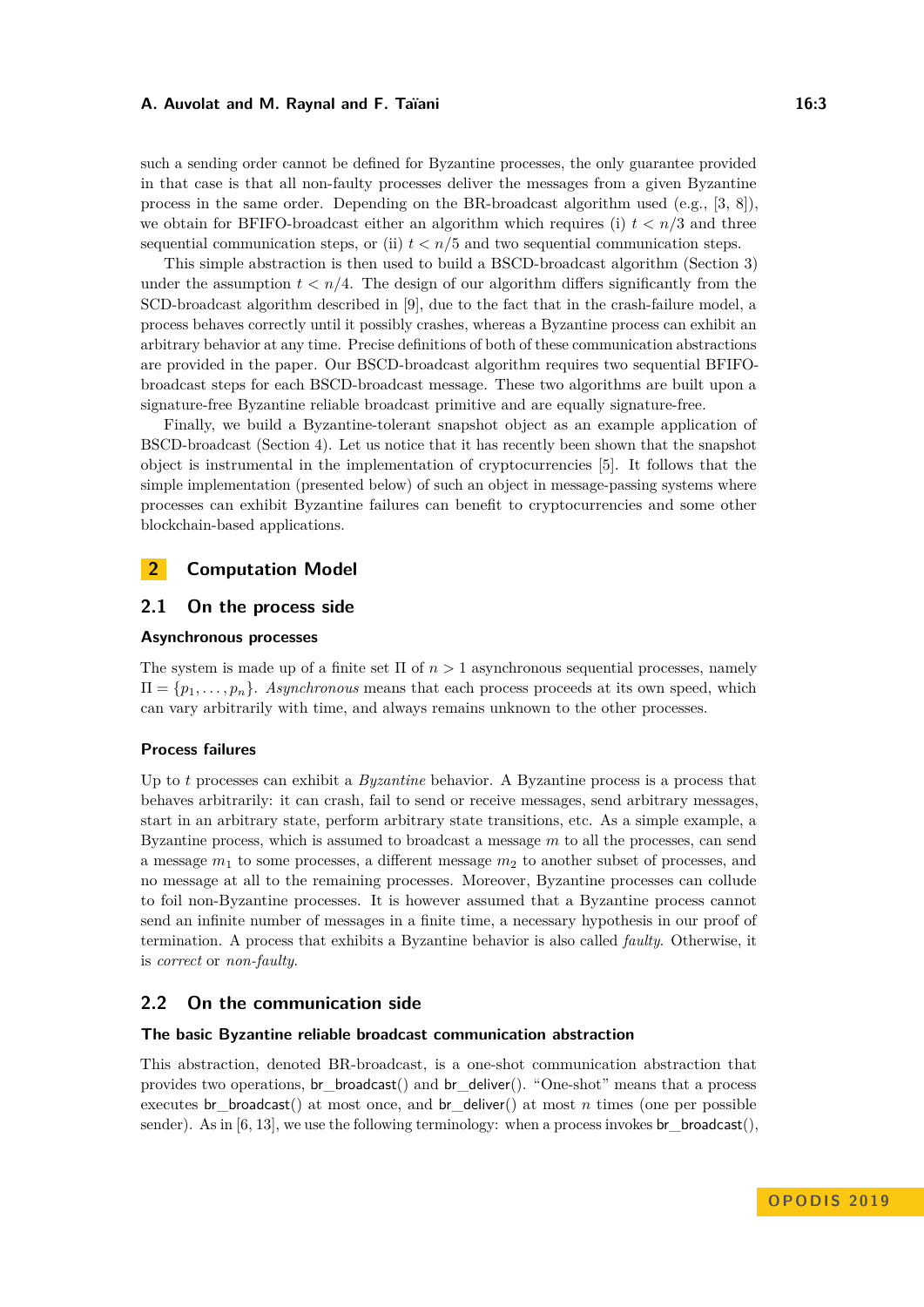#### **16:4 Byzantine-Tolerant Set-Constrained Delivery Broadcast**

we say that it "br-broadcasts a message", and when it executes br\_deliver(), we say that it "br-delivers a message". BR-broadcast is defined by the following properties:

- BR-Validity. If a correct process br-delivers a message  $m$  from a correct process  $p_i$ , then *p<sup>i</sup>* br-broadcast *m*.
- $\blacksquare$ BR-Integrity. A correct process br-delivers at most one message  $m$  from a process  $p_i$ .
- BR-Termination-1. If a correct process br-broadcasts a message, it br-delivers it.
- $\blacksquare$  BR-Termination-2. If a correct process br-delivers a message *m* from  $p_i$  (possibly faulty) then all correct processes eventually br-deliver  $m$  from  $p_i$ .

On the safety side, BR-validity relates the outputs (messages br-delivered) to the inputs (messages br-broadcast), while BR-integrity states that there is no duplication.

On the liveness side, BR-Termination-2 gives its name to reliable broadcast: be the sender correct or not, every message br-delivered by a correct process is br-delivered by all correct processes. Coupled together, the two termination properties further imply that a message br-broadcast by a correct process is br-delivered by all correct processes. It follows from these properties that all correct processes br-deliver the same set of messages, and this set contains at least all the messages br-broadcast by correct processes.

As indicated in the introduction, there are signature-free distributed algorithms, which build BR-broadcast on top of asynchronous message-passing systems in which processes may be Byzantine [3, 8].

#### **Terminology**

When studying the BR-broadcast abstraction, a message *m* br-broadcast by a process is called an *application* message. Differently, a message generated by the algorithm implementing the abstraction is called a *protocol* message. Similarly in the rest of this paper when studying other broadcast abstractions, messages handled by that abstraction are referred to as application messages, and messages generated by the algorithm implementing the abstraction (possibly through a lower-level abstraction) are referred to as protocol messages.

## **2.3 Multi-shot Byzantine reliable broadcast**

As already stated, BR-broadcast is a one-shot communication abstraction. But BR-broadcast allows several processes to invoke the operation br\_broadcast(), each giving rise to distinct BRbroadcast instances. Two BR-broadcast instances can be easily distinguished by associating with each of them the identity of the process that created it.

It follows that a multi-shot BR-broadcast abstraction, which we call MBR-broadcast, can be very easily obtained by adding a sequence number *sn* to each BR-broadcast instance. A MBR-broadcast instance is then identified by a pair  $\langle i, sn \rangle$ , but only sn needs to be provided in an invocation, namely  $p_i$  must invoke  $\mathsf{br\_broadcast}(sn_i, m)$ , where  $sn_i$  is the local integer variable (initialized to 0) used by  $p_i$  to generate its sequence numbers. Conversely, when a message is MBR-delivered by a process  $p_i$ , the information provided to the upper layer is a triple  $\langle j, sn, m \rangle$  and we say that  $p_i$  mbr-delivered the message m from  $p_j$  with sequence number *sn*.

The BR-Validity and BR-Integrity properties for this new multi-shot abstraction become:

- MBR-Validity. If a correct process mbr-delivers a message  $m$  from a correct process  $p_i$ m. with sequence number  $sn$ , then  $p_i$  mbr-broadcast  $m$  with sequence number  $sn$ .
- MBR-Integrity. Given a sequence number *sn*, a correct process mbr-delivers at most one message *m* associated with *sn* from a process *p<sup>i</sup>* .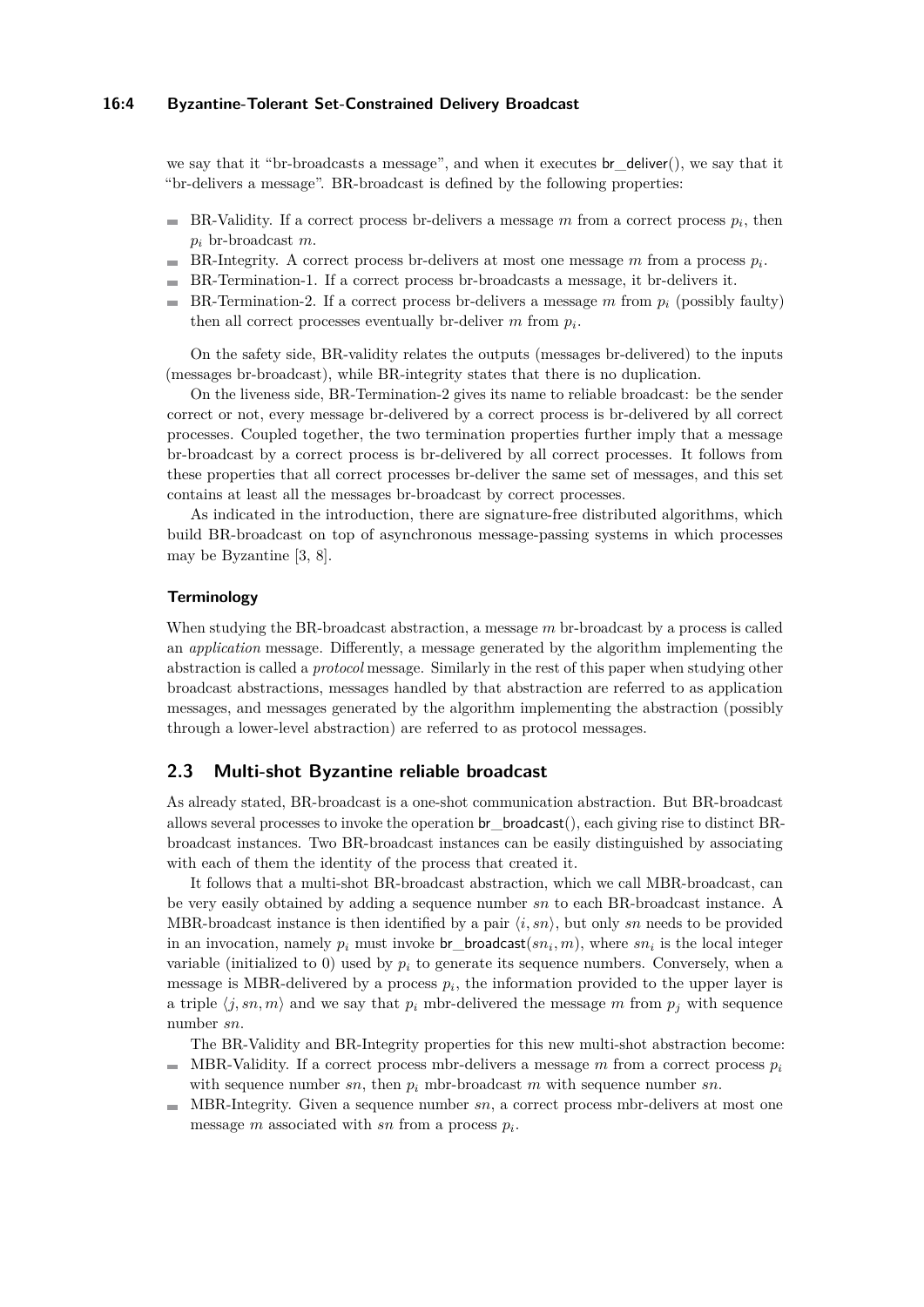The other properties MBR-Termination-1 and MBR-Termination-2 remain the same as for BR-broadcast. Multi-shot extensions of the single-shot signature-free BR-broadcast algorithms introduced in [3, 8] are presented in Appendix A.

## **3 Byzantine Set-Constrained Delivery Broadcast**

## **3.1 Definition**

Set-Constrained Delivery broadcast (SCD-broadcast) was introduced in [9], in the context of asynchronous systems prone to process crashes (in which it can be built if and only if  $t < n/2$ ). We consider here its extension to Byzantine process failures, denoted BSCD-broadcast. This communication abstraction provides two operations, bscd\_broadcast() and bscd\_deliver(). (We say that a process bscd-broadcasts messages and bscd-delivers messages.) The operation  $\mathsf{bscd}$  broadcast $(m)$  allows the invoking process to broadcast an application message, while the operation bscd\_deliver() returns a non-empty set of messages to the invoking process. BSCD-broadcast is defined by the following properties.

- BSCD-Validity. If a correct process bscd-delivers a set of messages containing a message  $m$  from a process  $p_i$ , if  $p_i$  is correct, it bscd-broadcast  $m$ .
- BSCD-Integrity. A message is bscd-delivered at most once by each correct process.
- $\blacksquare$  BSCD-Order. Let  $p_i$  be a correct process that first bscd-delivers a set of messages  $ms_i$ and later bscd-delivers a set of messages  $ms_i'$ . For any pair of messages  $m \in ms_i$  and  $m' \in ms'_{i}$ , no correct process bscd-delivers first a set containing  $m'$  and later bscd-delivers a set containing *m*.
- BSCD-Termination-1. If a correct process bscd-broadcasts a message *m*, it bscd-delivers  $\rightarrow$ a message set containing *m*.
- BSCD-Termination-2. If a correct process bscd-delivers a message set containing *m*, every correct process bscd-delivers a message set containing *m*.

As a simple example, let  $m_1$ ,  $m_2$ ,  $m_3$ ,  $m_4$ ,  $m_5$ ,  $m_6$ ,  $m_7$  and  $m_8$  be messages that have been bscd-broadcast by different processes. The following message set bscd-deliveries by  $p_1$ , *p*<sup>2</sup> and *p*<sup>3</sup> respect the definition of BSCD-broadcast:

- $=$  at  $p_1$ : { $m_1, m_2$ }, { $m_3, m_4, m_5$ }, { $m_6$ }, { $m_7, m_8$ }.
- $=$  at  $p_2$ :  $\{m_1\}, \{m_3, m_2\}, \{m_6, m_4, m_5\}, \{m_7\}, \{m_8\}.$
- at  $p_3$ :  $\{m_3, m_1, m_2\}$ ,  $\{m_6, m_4, m_5\}$ ,  $\{m_7\}$ ,  $\{m_8\}$ .

Differently, due to the deliveries of the message sets including  $m_2$  and  $m_3$ , the following message set deliveries by  $p_1$  and  $p_2$  do not satisfy the BSCD-Order property.

- at  $p_1$ :  $\{m_1, m_2\}, \{m_3, m_4, m_5\}, \ldots$
- at  $p_2$ :  $\{m_1, m_3\}, \{m_2\}, \ldots$

## **3.2 A simple sub-protocol to ease presentation: BFIFO Broadcast**

In order to simplify the presentation of our BSCD-broadcast algorithm, we first introduce a straightforward multi-shot first-in-first-out Byzantine broadcast primitive (BFIFO-broadcast), that is implemented on top of MBR-broadcast (Section 2.3) by Algorithm 1. Basing our algorithm on this abstraction allows us to assume that all correct processes agree on the order of relevant messages for any possible sender, *even a Byzantine one*. While ordering messages from each possible sender is an important first step, the crucial property of introducing order between messages of different processes is achieved later, in Algorithm 2.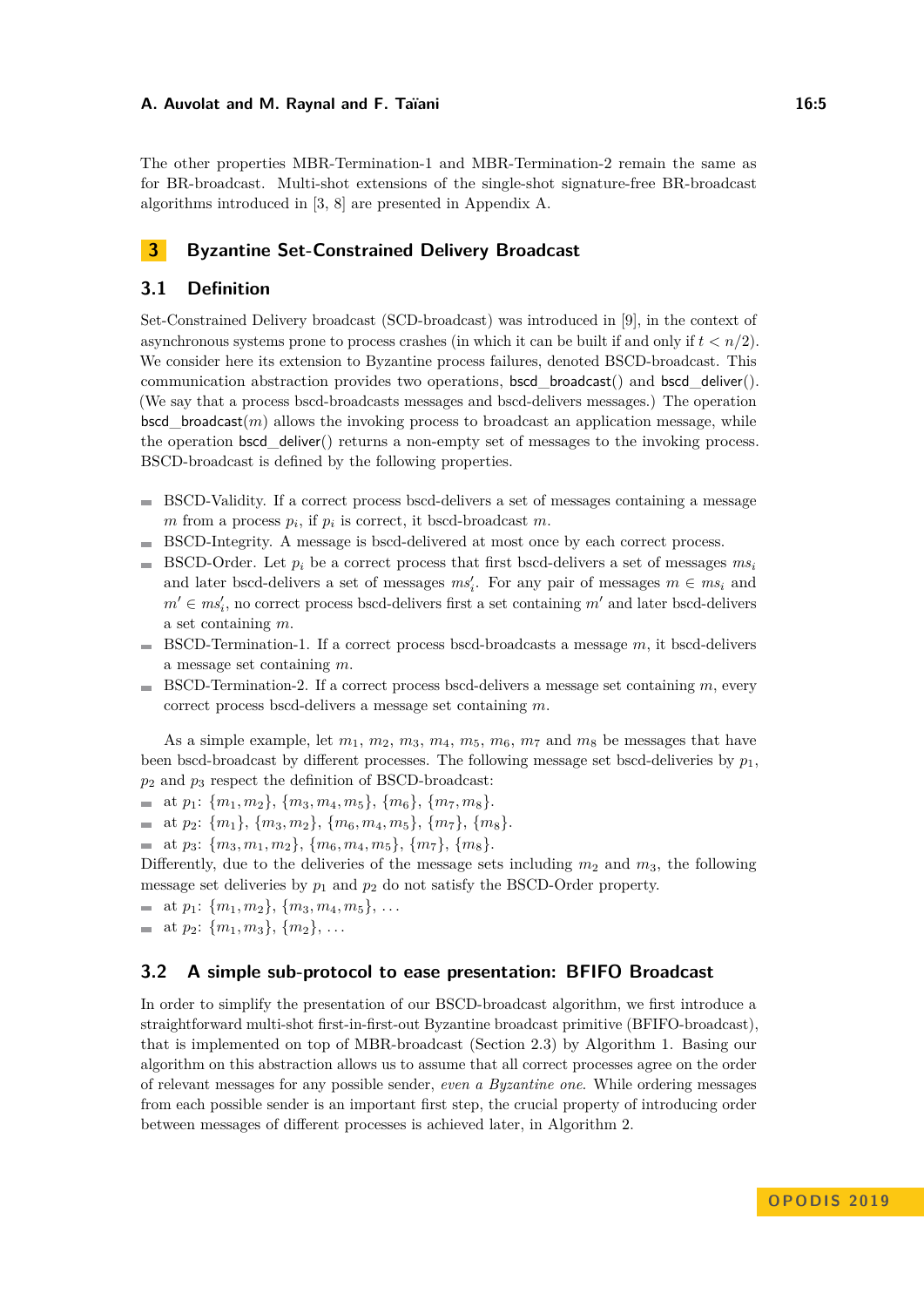#### **16:6 Byzantine-Tolerant Set-Constrained Delivery Broadcast**

BFIFO-broadcast is defined by the four MBR-broadcast properties (renamed BFIFO-Validity, BFIFO-Integrity, BFIFO-Termination-1, and BFIFO-Termination-2), to which we add a FIFO delivery guarantee, defined as follows:

BFIFO-Order. If a correct process  $p_i$  bfifo-delivers two messages  $m$  and  $m'$  from the same process  $p_k$  in the order first  $m$  and then  $m'$ , no correct process bfifo-delivers  $m'$ before *m* (BFIFO-Order-1). Moreover, if  $p_k$  is correct, it bfifo-broadcast *m* before  $m'$ (BFIFO-Order-2).

In practice, each invocation of  $\text{b}$ fifo\_broadcast() by a process  $p_i$  is identified by the pair  $\langle i, sn \rangle$ , where *sn* is the corresponding sequence number. The bfifo-delivery order at correct processes corresponds to the order of increasing sequence numbers.

**Algorithm 1** BFIFO-broadcast on top of MBR-broadcast (code for *pi*)

**init**  $sn_i \leftarrow 0$ ;  $\text{fifo\_del}_i \leftarrow [0, \ldots, 0].$ **operation** bfifo\_broadcast(*m*) **at** *p<sup>i</sup>* **is**  $(1)$   $sn_i \leftarrow sn_i + 1;$  $(2)$  br\_broadcast $(sn_i, m)$ . **when**  $\langle j, sn, m \rangle$  **is** br delivered **at**  $p_i$  **do** (3) wait $\left(s n = \text{fifo}\_\text{del}_i[j] + 1\right);$ (4) **bfifo** deliver  $\langle j, sn, m \rangle$ ;<br>(5) *fifo del<sub>i</sub>*[*j*]  $\leftarrow$  *fifo del* (5)  $\text{fifo}\_\text{del}_i[j] \leftarrow \text{fifo}\_\text{del}_i[j] + 1.$ 

The proof that Algorithm *1* implements BFIFO-broadcast is provided in Appendix B.1.

#### **3.3 An algorithm for BSCD-broadcast on top of BFIFO-broadcast**

Algorithm 2 implements BSCD-broadcast on top of BFIFO-broadcast, with the assumption  $t < n/4$ . This assumption is required in our proof of correctness (see proof of Lemma 17). An open question remains as to whether  $t < n/4$  is a tight bound for BSCD-broadcast.

This algorithm is used in Section 4 to build a Byzantine-tolerant snapshot object.

#### **Overall intuition and challenges**

At its core, Algorithm 2 must prevent any potential disruption caused by Byzantine processes, as these cannot be assumed to respect any given behaviour. This need for containment of impredictible behaviour leads to a design that departs fundamentally from the crash-tolerant SCD-broadcast algorithm proposed in [9].

Whereas the crash-tolerant version SCD-broadcast was able to inject order into the system by enforcing a waiting period between successive broadcasts from the same source, this strategy no longer works in a Byzantine setting. This is because nothing prevents Byzantine processes from issuing overlapping broadcasts, in order to confuse correct processes and foil the protocol. This apparently subtle limitation renders the protocol considerably more complex, as correct processes must now cooperate to enforce an order on the broadcasts initiated by a possibly Byzantine source, while pruning inconsistent control information produced by Byzantine processes.

More concretely, Algorithm 2 exploits an echo mechanism (the READY messages bfifobroadcast at lines 5 and 23, illustrated in Figure 1) to construct temporal barriers that witness a message's distribution among participants. The construction of these barriers is however constrained by preventing correct processes from contributing to the barrier of a bscd-broadcast from a source *p<sup>i</sup>* , if an earlier bscd-broadcast by the same *p<sup>i</sup>* (*earlier* in the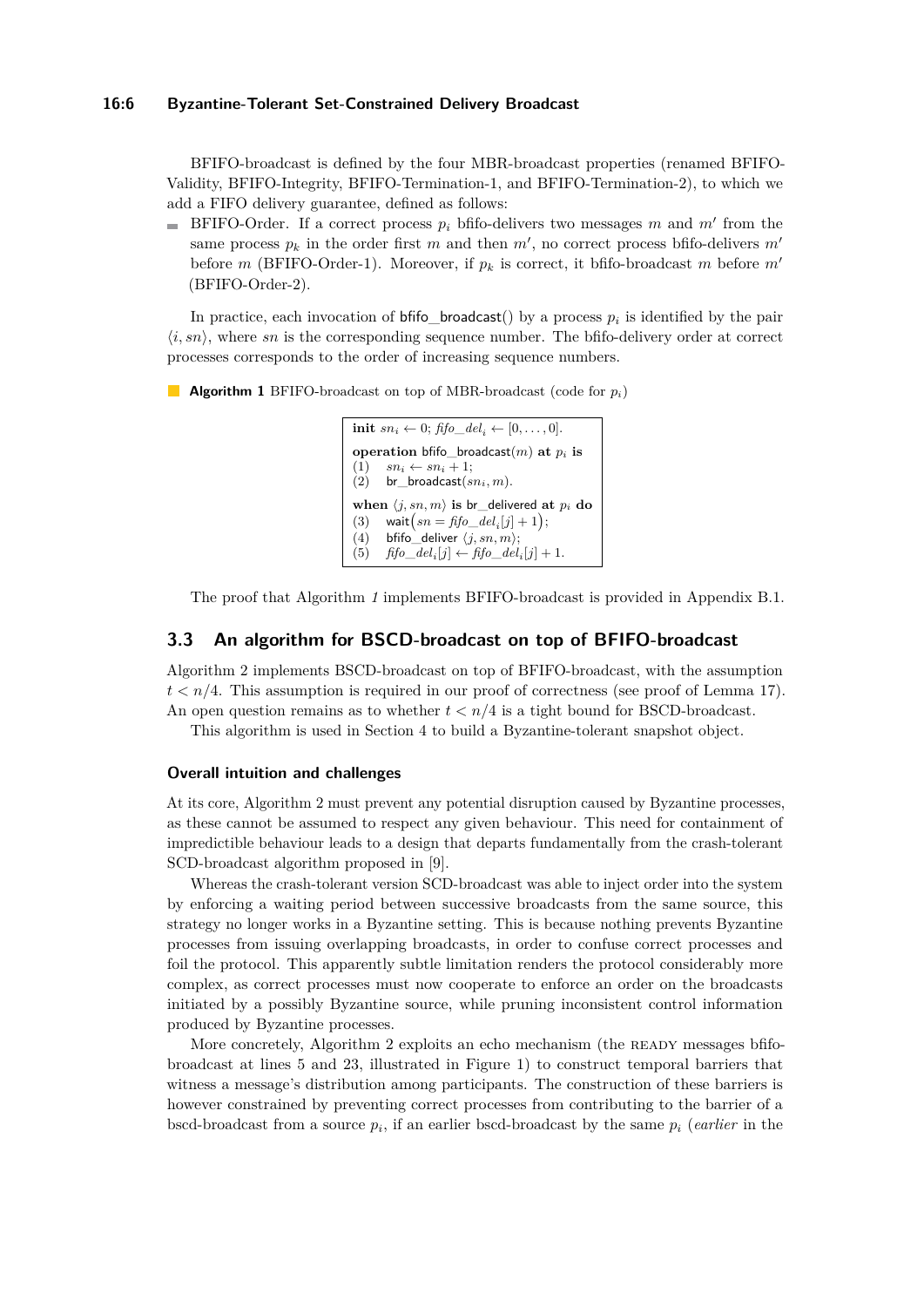#### **A. Auvolat and M. Raynal and F. Taïani 16:7** 16:7

**Algorithm 2** BSCD-broadcast on top of BFIFO-broadcast  $(t < n/4$ , code for  $p_i$ )

**init**  $pending_i \leftarrow [\emptyset, \ldots, \emptyset];$ **for each**  $j \in \{1, \dots, n\}$ *, snj*  $\geq 1$ **do**  $data_i[j, snj] \leftarrow \bot$ ;  $witness_i[j, snj] \leftarrow [+ \infty, \cdots, + \infty]$ **end for**. **operation** bscd broadcast $(m)$  at  $p_i$  is  $(1)$  bfifo\_broadcast  $INT(m)$ . when  $\langle j, snj, \text{INIT}(m) \rangle$  is bfifo\_delivered at  $p_i$ (2)  $\%$  *snj* is the sequence number carried by  $INT(m)$ ; namely:  $\text{ffo\_del}_i[j] = \text{snj}$  (cf. Alg. 1) (3)  $data_i[j, snj] \leftarrow m;$  % we then have  $id(m) = \langle j, snj \rangle$ <br>(4)  $pending_i[j] \leftarrow pending_i[j] \cup \{snj\};$  $(4)$  *pending*<sub>*i*</sub>[*j*] ← *pending*<sub>*i*</sub>[*j*] ∪ {*snj*};  $(5)$  if  $snj = min(pending_i[j])$  then bfifo\_broadcast READY( $\langle j, snj \rangle$ ) end if;  $(6)$  try\_deliver $()$ . when  $\langle k, snk, \text{READY}(\langle j, snj \rangle) \rangle$  is bfifo\_delivered at  $p_i$ (7) % *snk* is the sequence number carried by READY( $\langle j, snj \rangle$ ); namely:  $\text{ffo\_del}_i[k] = \text{snk}$ (8) **if**  $witness_i[j, snj][k] = +\infty$  **then**  $witness_i[j, snj][k] \leftarrow shk$  **end if**;<br>(9) **if**  $snj > \text{fifo}$   $del_i[j] \wedge |{k'}$  such that  $witness_i[j, snj][k'] < +\infty$ }  $(9)$  **if**  $snj > f_0$  $\overline{fo\_del_i[j]} \land |\{k' \text{ such that } \overline{witness_i[j, snj]}[k'] < +\infty\}| \geq t+1$ (10) **then**  $pending_i[j] \leftarrow pending_i[j] \cup \{snj\}$  **end if**;  $(11)$  try\_deliver(). **internal operation** try\_deliver() **is**  $(12)$  *candidates<sub>i</sub>* ←  $\{\langle j, snj \rangle\}$  such that  $(snj \in pending_i[j]) \wedge (|\{k \text{ such that } witness_i[j,snj][k] < +\infty\}| \geq t+1)\};$ (13)  $todel_i \leftarrow {\langle j, snj \rangle \in candidates_i \text{ such that}}$  $(data_i[j, snj] \neq \bot) \land (|\{k \text{ such that } witness_i[j, snj][k] < +\infty\}| \geq n - t\};$ (14) while  $\exists \langle j, s n j \rangle \in \text{todel}_i : \neg (\forall \langle j', s n j' \rangle \in \text{candidates}_i \setminus \text{todel}_i, \mathsf{safe}(\langle j, s n j \rangle, \langle j', s n j' \rangle))$ (15) **do**  $\text{todel}_i \leftarrow \text{todel}_i \setminus \{ \langle j, \text{snj} \rangle \}$ (16) **end while**;  $(17)$  **if**  $todel_i \neq \emptyset$  **then** (18)  $ms \leftarrow \{\langle j, snj, data_i[j, snj] \rangle \text{ such that } \langle j, snj \rangle \in todel_i\};$ <br>(19) bscd deliver(*ms*); (19) bscd\_deliver( $ms$ );<br>(20) **for each**  $\langle j, snj \rangle \in$  ${forceach \langle j, snj \rangle \in todel_i \text{ in increasing lexicographical order do}$ (21)  $pending_i[j] \leftarrow pending_i[j] \setminus \{snj\};$ (22) **if**  $(\text{pending}_i[j] \neq \emptyset) \land (\text{data}_i[j, \text{min}(\text{pending}_i[j])] \neq \bot)$  $(23)$  **then** bfifo\_broadcast READY( $\langle j, \text{min}(pending_i[j]) \rangle$ ) **end if** (24) **end for** (25) **end if**.  $\textbf{internal predicate safe}(\langle j, \textit{snj}\rangle, \langle j', \textit{snj}'\rangle) \textbf{ is}$ (26) **if**  $(j = j' \land snj < snj')$  **then** return (true) **end if**;  $(27)$  if  $|\{k \text{ such that } witness_i[j,snj][k] < withess_i[j',snj'][k]\}| > \frac{n}{2}$  then return (true) end if; (28) return (false).

sense of the bfifo-broadcast) has not yet been bscd-delivered. This sequencing introduces some order into the set of bscd-broadcast messages unfolding concurrently, and eventually ensures that received bscd-broadcasts can be locally bundled together and delivered as sets respecting the BSCD-broadcast specification by correct processes.

#### **A note on sequence numbers and message identity**

Application messages, each corresponding to an invocation of **bscd** broadcast(), are identified by a pair  $\langle j, snj \rangle$  made of a process identity *j* and a sequence number *snj*. To simplify the presentation of the algorithm, and without loss of generality, the sequence numbers given to bscd-broadcast application messages correspond to the sequence number of an underlying bfifo-broadcast message noted  $INT(m)$  in the algorithm. However the BSCD-broadcast algorithm also bfifo-broadcasts protocol messages of other types (namely, READY messages), therefore many sequence numbers of bfifo-broadcast messages do not correspond to a bscd-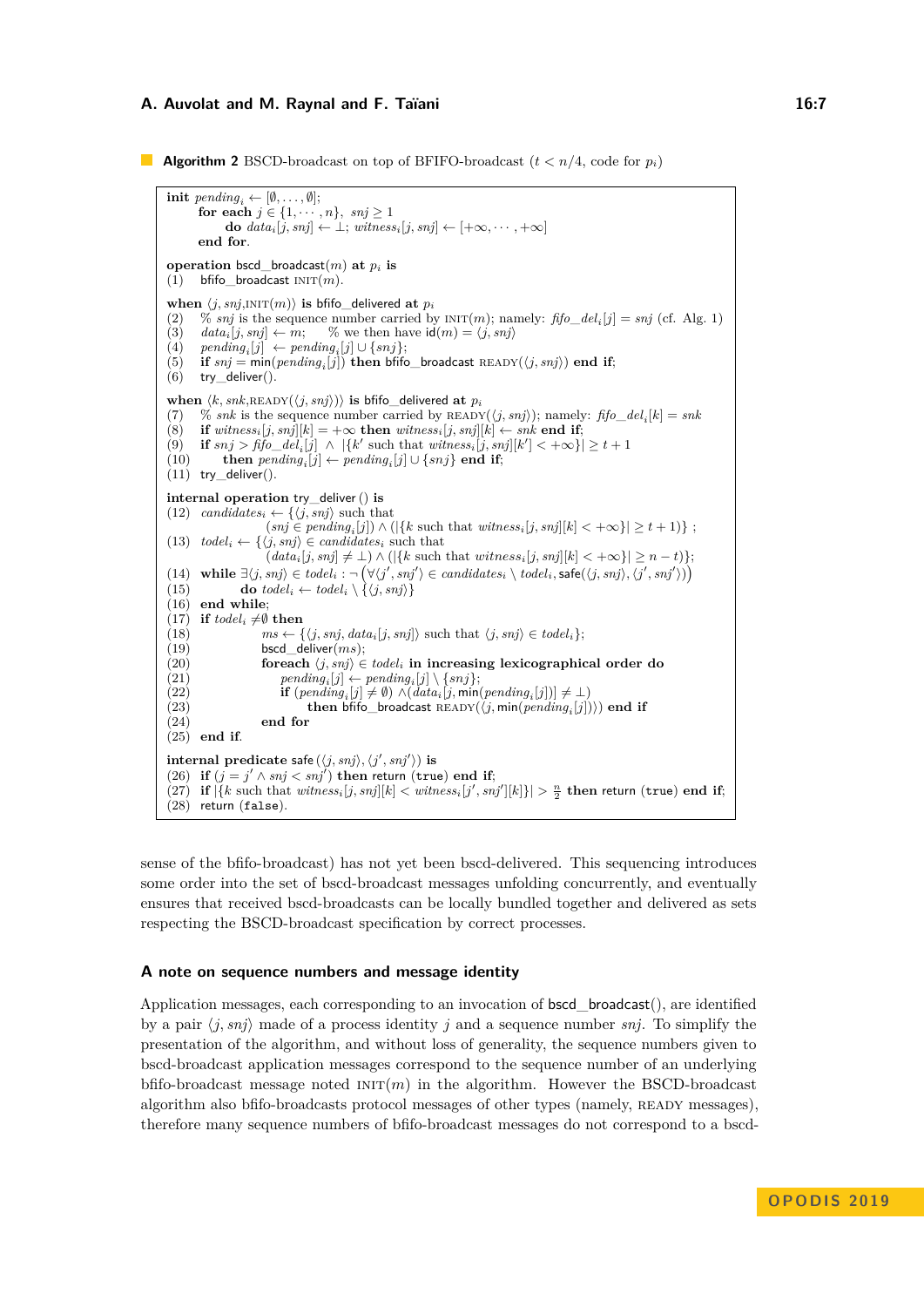#### **16:8 Byzantine-Tolerant Set-Constrained Delivery Broadcast**



broadcast message. As a consequence, these application messages do not have strictly sequential numbers.

#### **Local variables at a process**

Each process  $p_i$  manages the following local variables:

- $pending_i[1..n]$  is an array of sets, such that  $pending_i[j]$  contains the sequence numbers of the messages known by  $p_i$  as bscd-broadcast by  $p_j$  and not yet locally bscd-delivered.
- $data_i[1..n, 1...]$  is a two-dimensional array, whose entries are initially  $\perp$ .  $data_i[j, snj]$  stores  $\equiv$ the content of message  $\langle j, snj \rangle$  (the message from  $p_j$  whose sequence number is *snj*).
- *witness<sup>i</sup>* [1*..n,* 1*...*] is another two-dimensional array that records the temporal barriers  $\equiv$ observed so far by  $p_i$ . Each entry *witness*<sup>*i*</sup>[*j*, *snj*] stores the barrier for message  $\langle j, snj \rangle$ , and array of size *n* initialized to  $[+\infty, \cdots, +\infty]$ . As the algorithm progresses, *witness*<sup>*i*</sup>[*j*, *snj*][*k*] is updated to contain the logical date *snk* (a sequence number of  $p_k$ ) at which  $p_k$  witnessed message  $\langle j, s n j \rangle$  by bfifo-broadcasting the protocol message READY $(\langle j, s n j \rangle)$ .
- $candidates<sub>i</sub>$  and  $todel<sub>i</sub>$  are sets containing the identities of message which are potential  $\mathcal{L}_{\mathcal{A}}$ candidates to belong to the next message set bscd-delivered by  $p_i$ ; todel<sub>i</sub> is a refined subset of *candidates<sup>i</sup>* .

#### **Behavior of a process** *p<sup>i</sup>*

A process triggers the bscd-broadcast of a message *m* by simply bfifo-broadcasting the protocol message  $INT(m)$  (line 1, illustrated in Fig. 1).

When a process  $p_i$  bfifo-delivers a message  $INT(m)$  from a process  $p_i$ , this protocol message has been allocated a sequence number called *snj* (line 2) by the underlying BFIFO broadcast algorithm (Section 3.2), and consequently  $\langle j, snj \rangle$  becomes the identity of the application message *m*. *m* is first stored in *data<sup>i</sup>* [*j, snj*] (line 3), and its sequence number *snj* is then added to  $pending_i[j]$  (line 4), to record that  $p_i$  knows that  $p_j$  used an INIT message to trigger a bscd-broadcast for the message with sequence number  $snj$ , and that  $p_i$  must bscd-deliver this message. Finally, if *snj* is the smallest sequence number in *pending<sup>i</sup>* [*j*], *p<sup>i</sup>* knows that all earlier messages from  $p_j$  have been bscd-delivered, and that  $\langle j, snj \rangle$  is the next message it will bscd-deliver from  $p_j$ . It informs of it the other processes by bfifo-broadcasting the protocol message  $READV(\langle j, snj \rangle)$  (line 5, illustrated in Fig. 1) in order to witness the message  $\langle j, snj \rangle$ . This READY message will contribute to the time barrier needed to order  $\langle j, snj \rangle$  with respect to other concurrent bscd-broadcast messages (more on this below).  $p_i$ then invokes try deliver() (line  $6$ ) to see if it can bscd-deliver a set of messages.

When a process  $p_i$  bfifo-delivers a witness message  $\text{READV}(\langle j, snj \rangle)$  from  $p_k$  regarding a message  $\langle j, snj \rangle$ ,  $p_i$  uses the sequence number of the READY message (called *snk*, line 7) to update  $witness_i[j, snj]$ , the time barrier of the message  $\langle j, snj \rangle$ . Concretely, if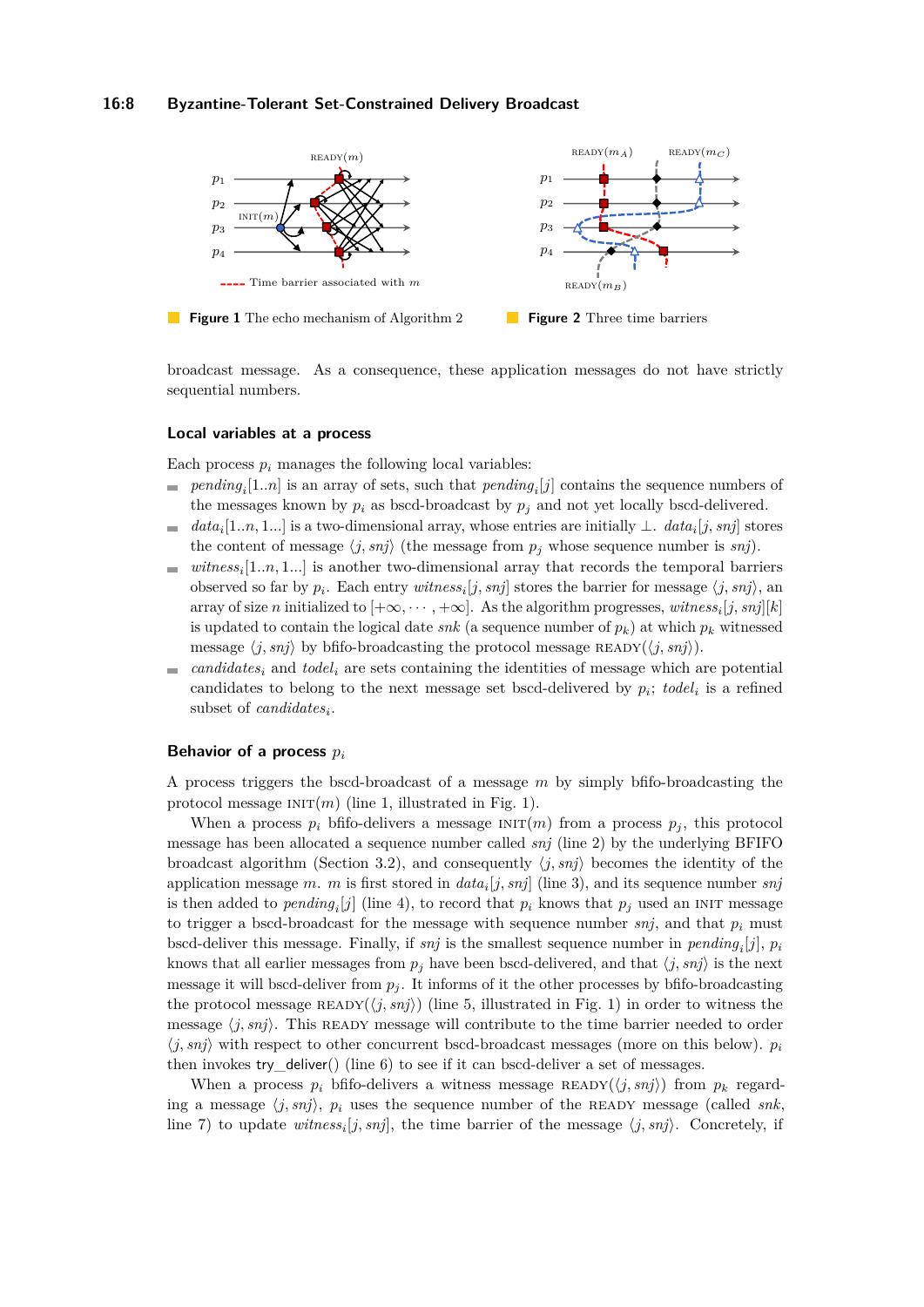#### **A. Auvolat and M. Raynal and F. Taïani 16:9 16:9 16:9**

*witness*<sub>i</sub>[*j*, *snj*][ $k$ ] = +∞, *p*<sub>*i*</sub> learns that *p*<sub>*k*</sub> has witnessed the message identified by  $\langle j, snj \rangle$ from  $p_j$ , and  $p_i$  records the time point at which this happened by updating *witness*<sub>*i*</sub>[*j*, *snj*][*k*] to *snk* (line 8). Then, if  $p_i$  has not yet bfifo-delivered the message  $\langle j, snj \rangle$  (first predicate of line 9) and at least  $t+1$  processes (i.e., at least one correct process) have witnessed this message (by bfifo-broadcasting a  $\text{READV}(\langle j, snj \rangle)$ ) message, second predicate of line 9), it knows that  $p_j$  bscd-broadcast a message identified by  $\langle j, snj \rangle$  and it adds  $snj$  to  $pending_i[j]$  (line 10). This early update of  $pending_i[j]$  (i.e. before  $p_i$  receives the corresponding INIT message from  $p_i$ ) ensures  $\langle j, snj \rangle$  will be taken into account in the tests performed by try\_deliver() at lines 12-16 to decide which application messages can be safely bscd-delivered (we return to these tests just below). Finally, after these various updates,  $p_i$  invokes try\_deliver() (line 11) to attempt to bscd-deliver a set of messages.

#### **Internal operation** try**\_**deliver() **and predicate** safe ()

In this operation,  $p_i$  first computes the set *candidates<sub>i</sub>* that contains the message identities  $\langle j, snj \rangle$  that have been received but not yet delivered  $(snj \in pending[j])$ , and that have been witnessed by at least one correct process (first and second predicate of line 12). Then, to obtain the reduced set *todel*<sub>*i*</sub> (line 13) of messages that can actually be delivered,  $p_i$  first purges from *candidates<sup>i</sup>* the message identities whose payload has not been received yet or that have been witnessed by less than  $(n-t)$  processes (a process  $p_k$  witnesses an application message *m* by bfifo-broadcasting  $READV(\langle j, snj \rangle)$  at line 5 or 23, whose reception entails the update of  $witness_i[j, snj]$  by  $p_i$  at line 8, see above).

Once this first purge is complete,  $p_i$  then removes from  $\text{todel}_i$  (line 15) all the message identities  $\langle j, snj \rangle$  (line 14) that make it "unsafe" with respect to messages in *candidates<sub>i</sub>*  $\langle todel_i \rangle$ (the messages that have been "confirmed", but cannot be delivered yet, line 14), where *unsafe* is defined as the negation of the predicate safe() defined at lines 26-28. Thus a process will only bscd-deliver a set of messages *todel <sup>i</sup>* whose messages are all *safe* to bscd-deliver before those remaining in *candidates*<sup>*i*</sup>  $\setminus$  *todel*<sub>*i*</sub>. More precisely a message *m* identified by  $\langle j, snj \rangle$  is considered *safe* by  $p_i$  to bscd-deliver before a message  $m'$  identified by  $\langle j', s n j' \rangle$  if (i) both have been bscd-broadcast by the same process with  $snj < snj'$  (line 26) or (ii)  $p_i$  knows that a majority of processes witnessed *m* before  $m'$  (line 27). Thus a process may *learn* that it is safe to deliver *m* before *m* once it has received enough READY messages for *m* before READY messages from *m'* by the same senders. Note that this *safety* relationship is not transitive, and can lead to complex entanglements. For instance, Figure 2 shows the time barriers of three messages, i.e. the times at which correct processes and possibly a subset of Byzantine processes have first bfifo-broadcast  $\text{READY}(m_{\{A,B,C\}})$  messages. In this example, a process may learn that  $m_A$  is safe to bscd-deliver before  $m_B$ , and that  $m_B$  is safe to bscd-deliver before  $m<sub>C</sub>$ , but never that  $m<sub>A</sub>$  is safe to bscd-deliver before  $m<sub>C</sub>$ . Thus correct processes must bscd-deliver  $m_A, m_B$  and  $m_C$  in the same set.

Finally, if  $todel_i$  is not empty (line 17),  $p_i$  computes from this set of message identities the triplets  $\langle j, snj, data_i[j, snj] \rangle$  (line 18), which define the set of messages *ms* that it can bscddeliver (line 19). Then, according to the messages it has just bscd-delivered, *p<sup>i</sup>* updates the sets *pending<sup>i</sup>* [*j*] (lines 20-21). Moreover, if such a set remains non-empty, and *p<sup>i</sup>* bfifo-delivered the protocol message  $INT(m)$  associated with  $min(pending_i[j])$  (line 22),  $p_i$  bfifo-broadcasts the protocol message  $\text{READV}(j, \text{min}(pending_i[j])$  to inform the other processes that this is the identity of the next message it intends to bscd-deliver from  $p_j$  (line 24).

I **Theorem 1.** *Algorithm 2 respects the properties of* BSCD-Validity*,* BSCD-Integrity*,* BSCD-Ordering*,* BSCD-Termination-1*, and* BSCD-Termination-2*.*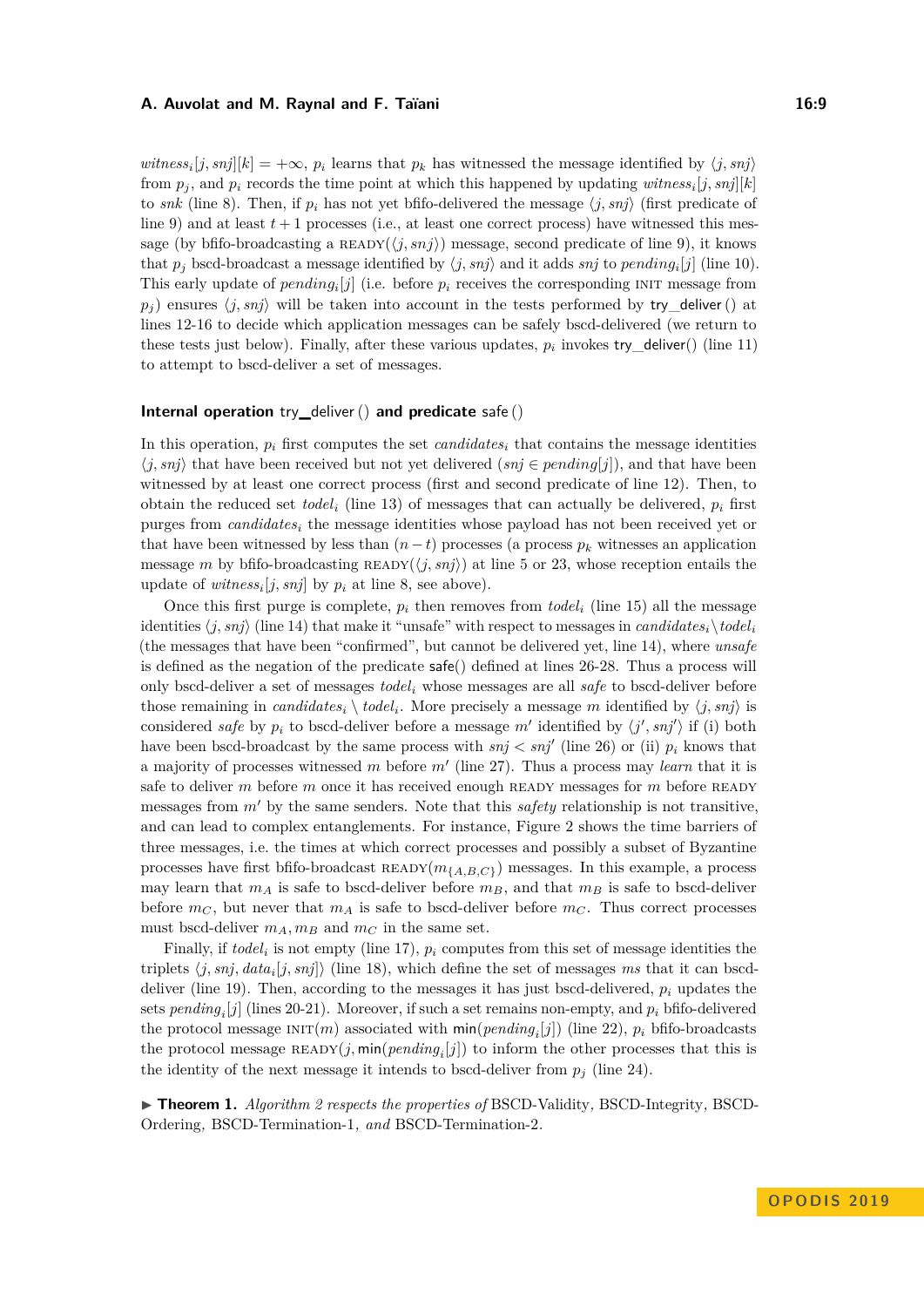#### **16:10 Byzantine-Tolerant Set-Constrained Delivery Broadcast**

The following section is devoted to proving this result.

## **3.4 Proof of Correctness**

We start by several intermediate definitions and results before the final proof of Theorem 1. The most important results are shown in Theorem 18 (BSCD-Order) and Theorem 22 (BSCD-Termination).

 $\triangleright$  **Definition 2.** We say a correct process  $p_i$  bscd-delivers a message m from  $p_i$  with sequence *number snj if it bscd-delivers* a message set *ms* that contains the tuple  $\langle j, snj, m \rangle$ .

 $\triangleright$  **Theorem 3.** *If a correct process*  $p_i$  *bscd-delivers a message m from a correct process*  $p_j$ , *then*  $p_j$  *bscd-broadcast*  $m$ *.* 

**Proof.** If a correct process  $p_i$  bscd-delivers a set containing a message  $m$  from  $p_j$ , then  $m$ has been put in  $data_i[j,snj]$  for some  $snj$ , meaning  $p_i$  bfifo-delivered  $INT(m)$  from  $p_j$ . By BFIFO-Validity, if  $p_j$  is correct then it bfifo-broadcast  $INT(m)$ , meaning it bscd-broadcast  $m$ .

 $\triangleright$  **Definition 4.** We say a message identity  $\langle j, snj \rangle$  is valid if all correct processes bfifo-deliver *a* message  $INT(m)$  *from*  $p_j$  *at sequence number snj. Otherwise the message identity*  $\langle j, snj \rangle$ *is invalid.*

▶ **Remark 5.** *If m is a message bscd-broadcast or bscd-delivered by a correct process, then we note*  $id(m) = \langle j, snj \rangle$  *its identity which is by definition a valid identity. We will note*  ${\rm sender}(m) = j$  *and*  ${\rm sn}(m) = snj$ .

▶ **Lemma 6.** *If at some point*  $snj \in pending_i[j]$  *for a correct process*  $p_i$ *, then*  $\langle j, snj \rangle$  *is a valid message identity, i.e. all correct processes will bfifo-deliver a message*  $INT(m)$  *from*  $p_j$ *with sequence number snj.*

**Proof.** If *snj* is added to *pending*<sub>*i*</sub>[*j*] at line 4 then  $p_i$  bfifo-delivered a message  $INT(m)$  from  $p_i$  at *snj*, so by BFIFO-Termination so will all other correct processes.

If *snj* is added to *pending*<sub>*i*</sub><sup>[*j*]</sup> at line 10 then  $p_i$  bfifo-delivered READY( $\langle j, snj \rangle$ ) from at least  $t+1$  processes, one of which at least is correct. Thus there is a correct process that bfifo-broadcast READY( $\langle j, snj \rangle$ ), meaning it bfifo-delivered INIT $(m)$  from  $p_j$  at  $snj$ , so by BFIFO-Termination, all other correct processes also will.

▶ **Theorem 7.** *No correct process bscd-delivers several (identical or different) messages for a given message identity*  $\langle j, snj \rangle$ *.* 

**Proof.** A message that is bscd-delivered by a correct process  $p_i$  has a unique identity  $\langle j, s n j \rangle$ guaranteed by the bfifo-broadcast of the corresponding  $INT(m)$  message at  $p_j$ . At a correct process  $p_i$ , BFIFO-Integrity guarantees that  $\text{INIT}(m)$  will be delivered only once with sequence number *snj* from  $p_j$ . *snj* will be added in  $pending_i[j]$  at that time or before but cannot be added again later, and will be removed from  $pending_i[j]$  only after  $INT(m)$  has been bfifo-delivered, therefore *snj* can only be removed from *pending<sup>i</sup>* [*j*] once meaning that *m* can be bscd-delivered only once.

**Lemma 8.** If at any correct processes  $p_i$  at any time of its execution, and for any  $p_j$ ,  $snj$ ,  $p_k$  *we have witness*<sup>*i*</sup> $[j, snj][k] = snk \neq \infty$  *then snk is the sequence number of the first* READY( $\langle j, snj \rangle$ ) *message bf-delivered by*  $p_i$  *from*  $p_k$ *, which is the same at every correct process, even if p<sup>k</sup> is Byzantine.*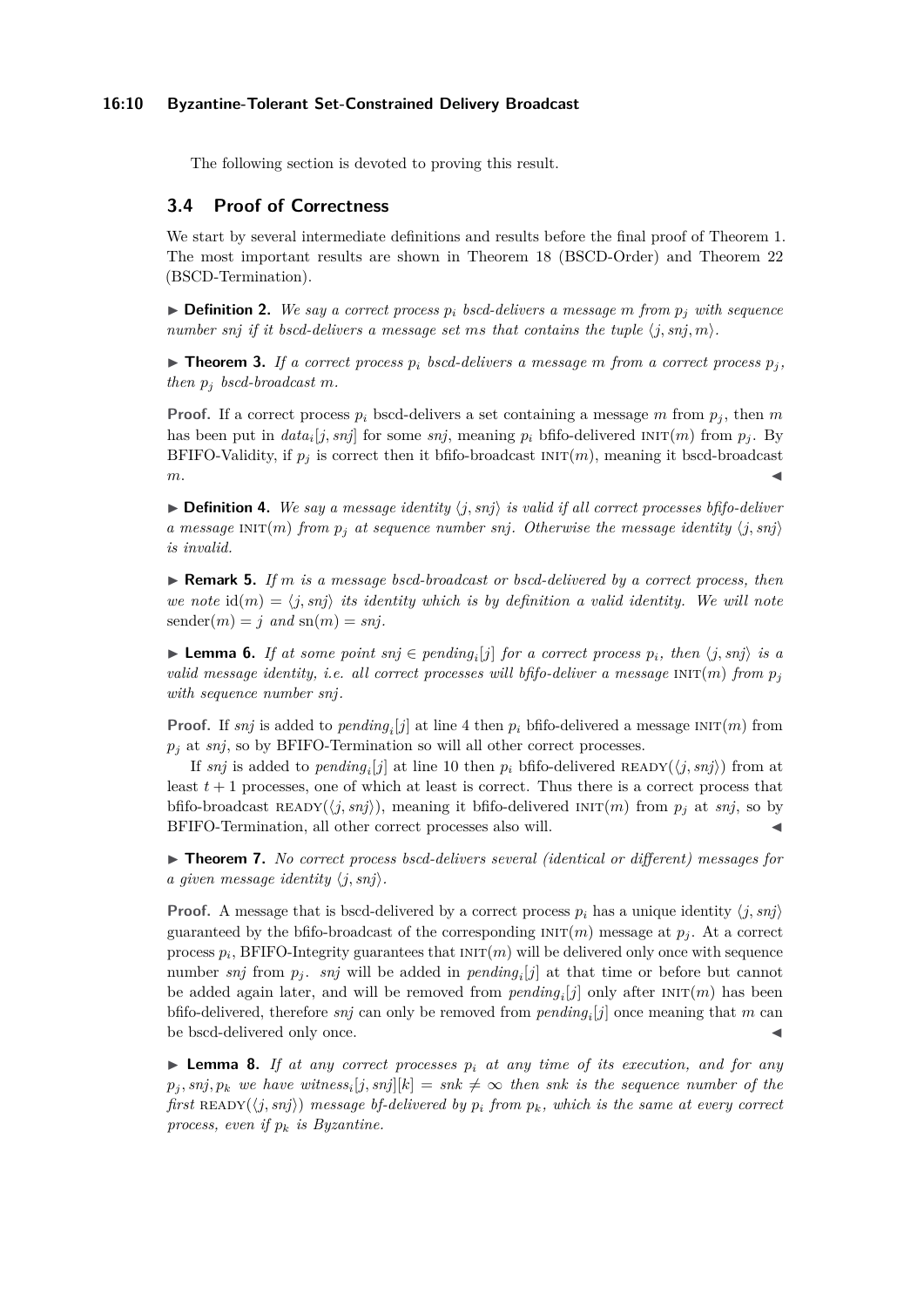#### **A. Auvolat and M. Raynal and F. Taïani 16:11** 16:11

**Proof.** If  $witness_i[j, snj][k]$  is set to other than  $\infty$  it is when  $p_i$  bfifo-delivers  $READV(\langle j, snj \rangle)$ from  $p_k$ . If  $p_i$  bfifo-delivers  $\text{READY}(\langle j, s\eta j \rangle)$  from  $p_k$  several times, the first time will lead to the execution of  $witness_i[j, snj][k] \leftarrow snk$  and the second one won't because we now have *witness*<sub>*i*</sub>[*j*, *snj*][*k*]  $\neq \infty$  (line 8). Correct processes all bfifo-deliver the same messages from  $p_k$ in the same order and with the same sequence numbers, therefore they will eventually all update their  $witness_i[j, snj][k]$  variable to the same value.

 $\triangleright$  **Convention 9.** *Since only the first* READY( $\langle j, snj \rangle$ ) *bfifo-delivered by a correct process*  $p_i$  $f$ rom  $p_k$  *can lead to a change in witness* $_i[j, p_j][k]$ *, we will say that*  $p_i$  *"received"*  $\text{READV}(\langle j, snj \rangle)$ *from*  $p_k$  to refer only to the first such READY bfifo-delivered. This is important if the sender *of the* READY,  $p_k$ , is Byzantine since in that case it may bfifo-broadcast several times the same  $\mathcal{R}$  *READY message. We will say that*  $p_i$  *received*  $\mathcal{R}$ *READY* $(\langle j, snj \rangle)$  *before*  $\mathcal{R}$ *EADY* $(\langle j', snj' \rangle)$  *from*  $p_k$ *if*  $p_i$  *bfifo-delivered for the first time*  $READV(\langle j, snj \rangle)$  *from*  $p_k$  *before bfifo-delivering for the first*  $time$  **READY** $(\langle j', snj' \rangle)$  *from*  $p_k$ *. We will also say that a correct process receives* **READY** $(\langle j, snj \rangle)$  $before$  **READY**( $\langle j', snj' \rangle$ ) *from*  $p_k$  *if it bfifo-delivers at least once* **READY**( $\langle j, snj \rangle$ ) *from*  $p_k$  *and never bfifo-delivers* READY $(\langle j', snj' \rangle)$  *from*  $p_k$ *.* 

**• Remark 10.** *If a correct process receives* READY( $\langle j, snj \rangle$ ) *before* READY( $\langle j', snj' \rangle$ ) *from a process*  $p_k$ , then the same happens for all other correct processes: if  $p_i$  only bfifo-delivers *one or more* READY( $\langle j, snj \rangle$ ) *from*  $p_k$  *and no* READY( $\langle j', snj' \rangle$ ) *from*  $p_k$  *then all other correct processes will also bfifo-deliver it or them and they will not bfifo-deliver a*  $READV(\langle j', snj' \rangle)$ *from*  $p_k$ *. If*  $p_i$  *both bfifo-delivers one or more*  $READY(\langle i, snj \rangle)$  *from*  $p_k$  *and one or more*  $R$ **EADY** $(\langle j', snj' \rangle)$  *from*  $p_k$ *, other correct processes will also bfifo-deliver them, in the same order and with the same sequence numbers.*

**Example 11.** *If at any correct process*  $p_i$ *, for any*  $p_j$ *, snj*,  $p'_j$ *, snj'* and  $p_k$ *, we have*  $witness_i[j, snj][k] < witness_i[j', snj'][k]$  at any time of its execution, then that will always be *the case at p<sup>i</sup> afterwards.*

**Proof.** If  $witness_i[j, snj][k] < witness_i[j', snj'][k]$  then  $witness_i[j, snj][k]$  was set to a noninfinite value which is the sequence number with which  $p_i$  bfifo-delivers the first READY( $\langle j, snj \rangle$ ) from  $p_k$ . The content of *witness*<sup>*i*</sup>[*j, snj*][*k*] will never be changed afterwards, and if  $witness_i[j',snj'][k]$  is changed afterwards it will be set to the sequence number with which  $p_i$ bfifo-delivers the first  $READV(\langle j', snj' \rangle)$  from  $p_k$  which is necessarily larger than the sequence number of the first  $READV(\langle i, snj \rangle)$ .

We now contruct a relation  $\rightarrow$  on messages to capture the fact that a message m can be safely bscd-delivered before a message  $m'$ : if  $m \to m'$ , no correct process delivers  $m'$  before *m*. The relation  $\rightarrow$  relies on the time barriers of *m* and *m'* arising from the witness messages READY. We construct  $\rightarrow$  incrementally, starting with a simpler preliminary relation  $\prec_k$ .

 $\blacktriangleright$  **Definition 12.** *If correct processes receive* READY( $\langle j, snj \rangle$ ) *before* READY( $\langle j', snj' \rangle$ ) *from*  $p_k$ *, we write:*  $\langle j, snj \rangle \prec_k \langle j', snj' \rangle$ *.* 

**Remark 13.** If  $p_i$  is a correct process, witness<sub>i</sub>[j, snj][k] < witness<sub>i</sub>[j', snj'][k] can be *interpreted as:* " $p_i$  knows that  $\langle j, s n j \rangle \prec_k \langle j', s n j' \rangle$ " and implies  $\langle j, s n j \rangle \prec_k \langle j', s n j' \rangle$ .

**• Definition 14.** Let us note  $m \to m'$  if (i) there is a majority P of processes such that  $\forall p_k \in P, m \prec_k m'$ , or if (ii) *m* and *m'* are sent by the same process and sn(*m*)  $<$  sn(*m'*).  $Formally: m \to m' \Leftrightarrow \left( \text{sender}(m) = \text{sender}(m') \land \text{sn}(m) < \text{sn}(m') \right) \lor \left( \left| \{k : m \prec_k m' \} \right| > \frac{n}{2} \right).$ 

**Example 15.**  $m \to m'$  and  $m' \to m$  are exclusive:  $\forall m, m', \neg (m \to m' \land m' \to m)$ .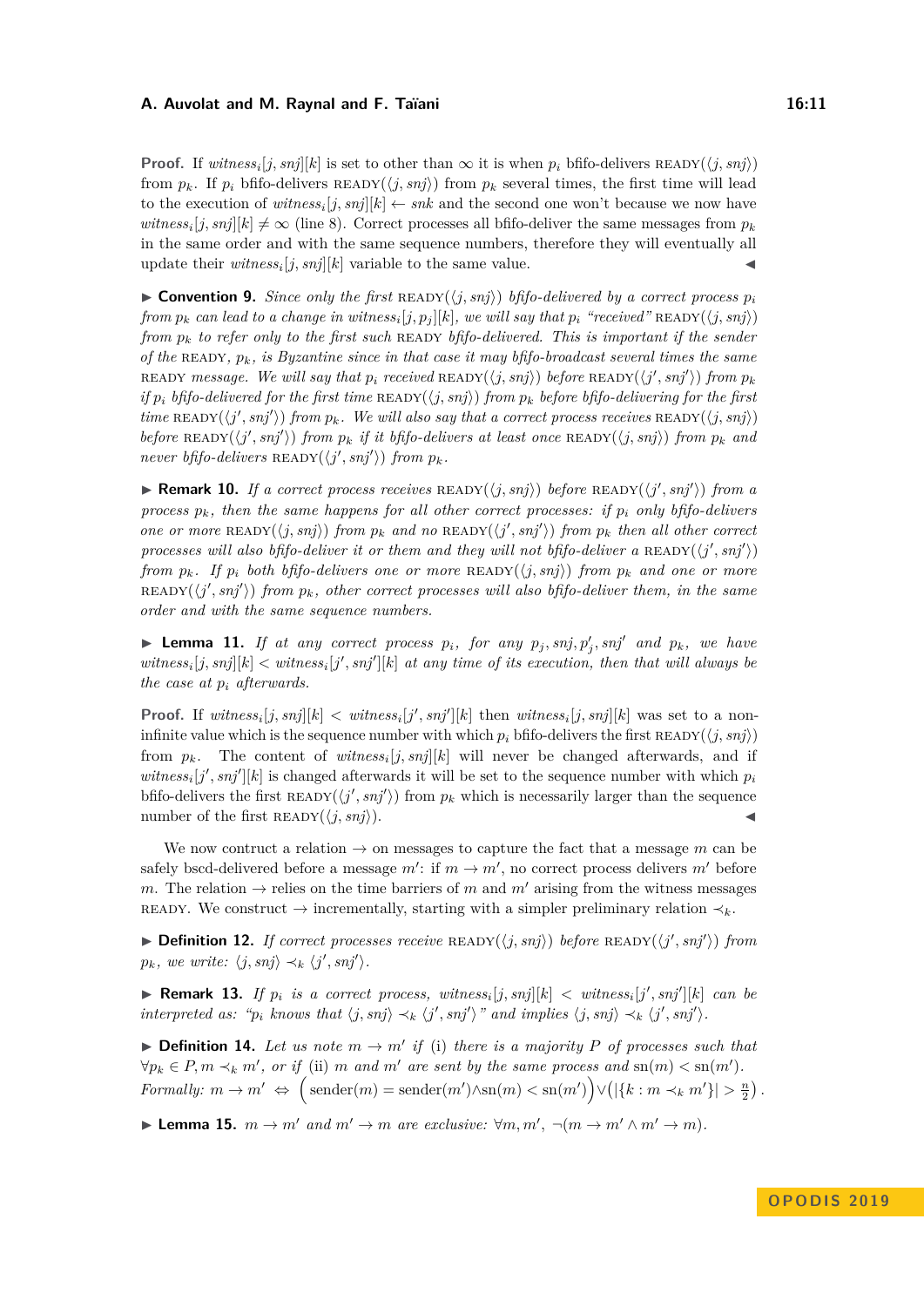#### **16:12 Byzantine-Tolerant Set-Constrained Delivery Broadcast**

**Proof.** If sender $(m)$  = sender $(m')$ , then suppose w.l.o.g. that sn $(m) < \text{sn}(m')$ . We directly have  $m \to m'$  following from the definition. Moreover, if correct processes bfifo-broadcast READY( $id(m')$ ), they will do it after they have already bfifo-broadcast READY( $id(m)$ ), thus  $|\{k : m' \prec_k m\}| \leq t$ , thus we have  $\neg(m' \rightarrow m)$ .

If *m* and *m'* are not from the same sender and  $m \to m'$  and  $m \to m'$  then we have  $|\{k : m \prec_k m'\}| > \frac{n}{2}$  and  $|\{k : m' \prec_k m\}| > \frac{n}{2}$ . There is a process in the intersection of these two majorities for which we have a contradiction.

**Remark 16.**  $\rightarrow$  *is not a partial order as it is not transitive.* 

**Lemma 17.** *If a correct process*  $p_i$  *bscd-delivers m before bscd-delivering*  $m'$  *or bscd-delivers m* and bfifo-delivers  $INT(m')$  but never bscd-delivers  $m'$  then  $m \rightarrow m'$ .

**Proof.** When *m* is bscd-delivered by  $p_i$ , it has received READY(id(*m*)) from at least  $n - t$ processes. Two cases arise:

- Case 1: If  $p_i$  has already received an READY( $\text{id}(m')$ ) from no more than t processes, then there are at least  $n-2t$  processes for which  $p_i$  has received a READY (id(*m*)) and not yet a READY( $\text{id}(m')$ ), therefore  $|\{k : m \prec_k m'\}| \geq n - 2t$ . The hypothesis of our computing model is  $t < n/4$ , therefore  $n - 2t > \frac{n}{2}$ . We thus have  $m \to m'$ .
- Case 2: If  $p_i$  has already received an READY(id(*m'*)) from  $t + 1$  or more processes  $\equiv$ when it bscd-delivered *m*, then  $\text{sn}(m') \in \text{pending}_i[k]$  (because of line 9), thus  $\text{id}(m') \in$  $candidates_i\, \text{todel}_i,$  thus by the exit condition of the while loop, either sender $(m)$  =  ${\rm sender}(m') \wedge {\rm sn}(m) < {\rm sn}(m')$  or  $|\{k : \text{witness}_i[\text{id}(m)][k] < \text{witness}_i[\text{id}(m')][k]\}| > \frac{n}{2}$ , in both cases  $m \to m'$ . . January 1980, and the contract of the contract of the contract of the contract of the contract of the contract of

 $\triangleright$  **Theorem 18.** Let  $p_i$  be a correct process that bscd-delivers a set ms<sub>i</sub> containing a message m  $and$  *later bscd-delivers*  $a$  *set*  $ms'_{i}$  *containing*  $a$  *message*  $m'$ . No correct process  $p_{j}$  *bscd-delivers*  $f$ *irst a set*  $\text{ms}'_j$  *containing*  $m'$  *and later a message set*  $\text{ms}_j$  *containing*  $m$ *.* 

**Proof.** By Lemma 17, such a situation would imply  $m \to m'$  and  $m' \to m$ , which we have shown are exclusive (Lemma 15).

**Definition 19.** We say that a correct process  $p_i$  knows that  $m \rightarrow m'$  if either  $|\{k\}$ :  $witness_i[id(m)][k] < witness_i[id(m')][k]\} > \frac{n}{2}$  *or*  $\text{sender}(m) = \text{sender}(m') \wedge \text{sn}(m) < \text{sn}(m')$ .

**• Remark 20.** *If a correct process*  $p_i$  *knows that*  $m \rightarrow m'$  *then*  $m \rightarrow m'$ *.* 

▶ **Remark 21.** In the while loop of try\_deliver(), a correct process removes a message m  $f$ rom  $t$ odel<sub>i</sub> when there is a message  $m'$  in candidates<sub>i</sub> $\setminus$ todel<sub>i</sub>  $f$ or which it does not know *that*  $m \rightarrow m'$ . For a correct process to bscd-deliver a set of messages ms, it must know that  $m \rightarrow m'$  *for all*  $m \in \text{ms}$  *and*  $m' \in \text{candidates}_i \setminus \text{ms}$ *.* 

 $\triangleright$  **Theorem 22.** If a correct process  $p_i$  bfifo-delivers  $\text{INIT}(m)$  from  $p_i$ , it eventually bscd*delivers m from p<sup>j</sup> .*

**Proof.** Suppose by contradiction that there is a correct process that bfifo-delivers an  $\text{INIT}(m)$ but never bscd-delivers *m*. Let *M* be the set of these *unterminated* messages, i.e. the set of messages *m* for which correct processes bfifo-deliver  $INT(m)$  but there is at least one correct process that does not bscd-deliver *m*.

Let  $M_{p_i} = \{m \in M : \text{sender}(m) = p_i\}$ , the set of unterminated messages bscd-broadcast by  $p_i$ , and  $S = \{i : M_{p_i} \neq \emptyset\}$ , the set of processes who bscd-broadcast at least one unterminated message. For  $i \in S$ , let  $m_i$  be the message in  $M_{p_i}$  with the lowest sequence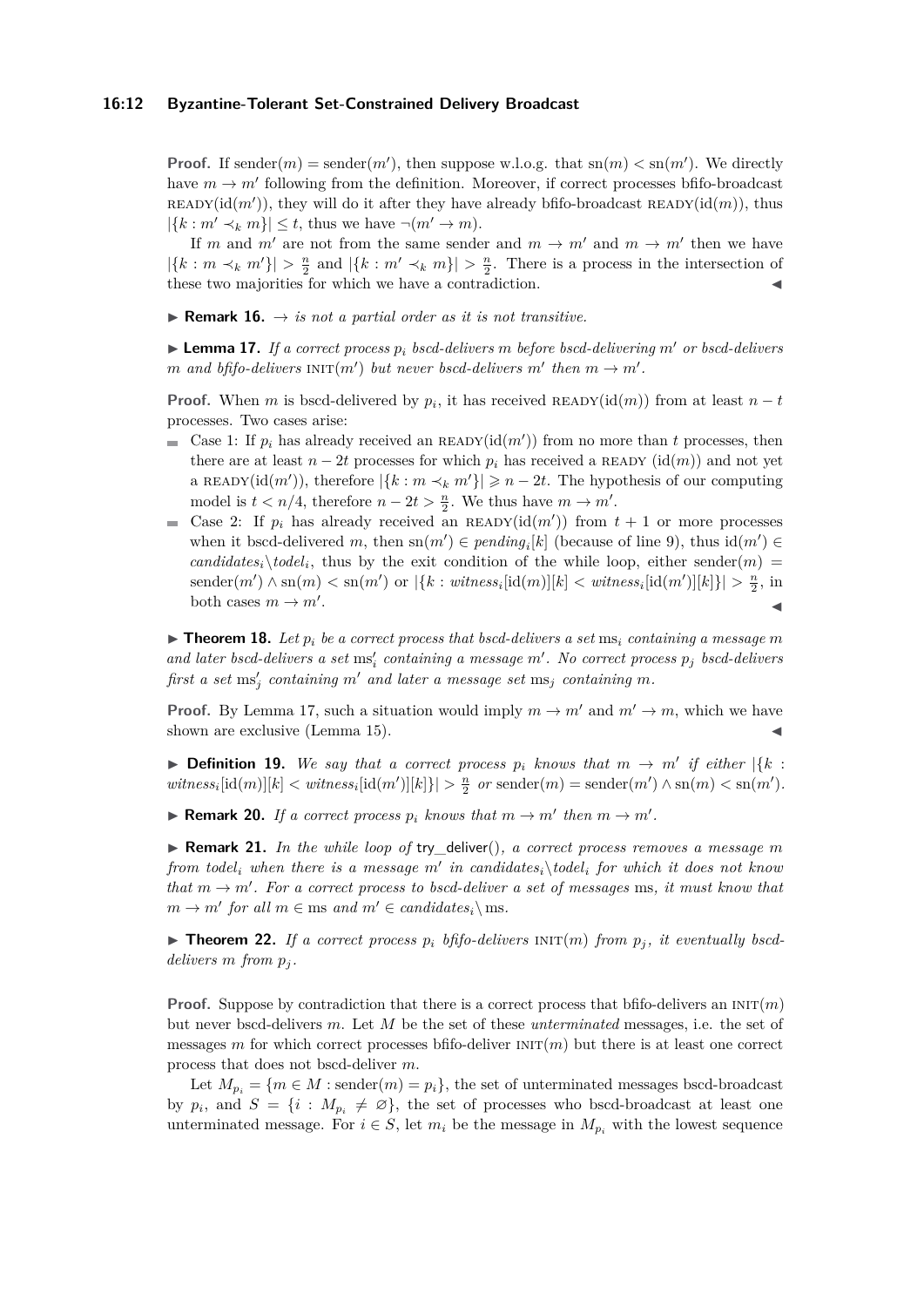#### **A. Auvolat and M. Raynal and F. Taïani 16:13**



**Figure 3** Message sets used in the proof of Theorem 22

number, and let  $M_0 = \{m_i, i \in S\}$ . We use  $M_0$  as a boundary to define four sets of messages that will lead us to a contradiction. Let  $M_{-1} = \{m : \text{sender}(m) \in S \wedge \text{sn}(m) < \text{sn}(m_i)\}\$ the set of all messages by processes of *S* that all correct processes bscd-deliver.

After some time, correct processes all bscd-deliver the messages of *M*<sup>−</sup>1, thus all correct processes will bfifo-broadcast  $\text{READY}(\text{id}(m_i))$  for all  $i \in S$  after some time. Let A be the set of messages witnessed (with a ready message) by at least one correct process before one of the unterminated messages in the "boundary"  $M_0$ . More formally *A* is defined by:  $m' \in A$ iff a correct process bfifo-broadcasts  $READV(id(m'))$  before bfifo-broadcasting  $READV(id(m_i))$ for some  $i \in S$ . Because a process may only receive a finite number of messages in a finite amount of time, the set *A* is finite. For all  $m \notin A$  and  $i \in S$  we have  $m_i \to m$ .

Let  $A_S = \{m \in A : \text{sender}(m) \in S\}$  and  $A_{\neg S} = \{m \in A : \text{sender}(m) \notin S\}$ . Let  $M_1 = A_S \setminus (M_{-1} \cup M_0)$ . We have that  $A = A_{\neg S} \cup M_{-1} \cup M_0 \cup M_1$ . We have two cases:

Case 1: no correct process ever bscd-delivers a message of  $M_0$ . In that case, no correct ÷. process will ever bfifo-broadcast a ready for a message of *M*1, thus the messages of *M*<sup>1</sup> will never be considered in the *candidates*<sup>*i*</sup> set of correct processes.

Let  $p_i$  be a correct process. After a certain time  $p_i$  will have bscd-delivered all messages of  $A_{\neg S}$  and of  $M_{-1}$  and will have bfifo-delivered its last READY(id(*m*)) for a message  $m \in M_0$ , thus it will execute try\_deliver() either strictly after all that happens or when bscd-delivering for the last time messages of  $A_{\neg S} \cup M_{-1}$  and after having bfifo-delivered its last READY(id(*m*)) for a message  $m \in M_0$ . At that point *candidates<sub>i</sub>* will contain only messages of  $M_0$  and messages not in *A*, and possibly some messages of  $A_{\neg S} \cup M_{-1}$  which will be in *todel<sub>i</sub>* at the end of the while loop. Since  $p_i$  never bscd-delivers messages of *M*<sub>0</sub>, at some point in the while loop it will remove a message  $m \in M_0$ .

Let *m* be the first message of  $M_0$   $p_i$  removes from  $todel_i$ , it is removed because there is an  $m' \in candidates_i\backslash M_0$  that violates the exit condition of the loop. We have  $m' \notin M_0$ because *m* is the first message of  $M_0$  that  $p_i$  removes from *todel<sub>i</sub>* and initially there is no message of  $M_0$  in *candidates*<sub>*i*</sub>\*todel<sub>i</sub>*,  $m' \notin A_{\neg S} \cup M_{-1}$  because all messages of  $A_{\neg S} \cup M_{-1}$ remaining at this step are in *todel*<sub>i</sub> at the end of the loop, and  $m' \notin M_1$  because no message of  $M_1$  is in *candidates<sub>i</sub>*, thus  $m' \notin A$ . Since  $m \in M_0$  and  $m' \notin A$  we have  $m \rightarrow m'$  and since  $p_i$  has bfifo-delivered all messages READY(id(*m*)) then it knows that  $m \to m'$ , meaning that  $\mathsf{safe}(\mathrm{id}(m), \mathrm{id}(m')) = \mathtt{true}$ . Therefore  $p_i$  cannot remove *m* from  $todel<sub>i</sub>$  because of  $m'$ . We have a contradiction.

Case 2: there is a correct process  $p_i$  that bscd-delivers a message  $m \in M_0$ . In that case,  $p_i$  $\blacksquare$ delivered a certain message set ms that contains *m*. Let us note *U* the set of all messages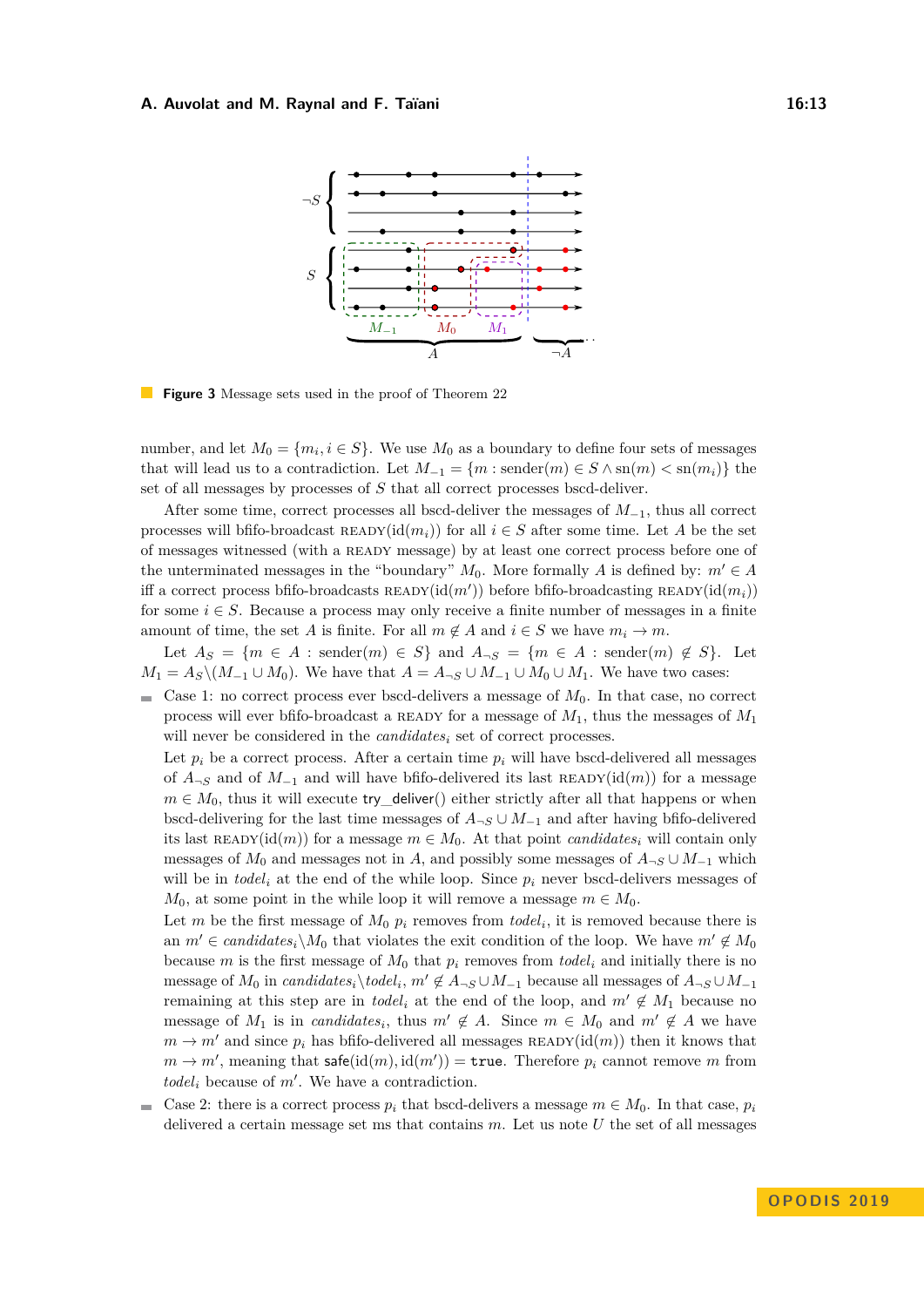#### **16:14 Byzantine-Tolerant Set-Constrained Delivery Broadcast**

 $p_i$  bscd-delivered before and including ms. For any message  $m'$  for which correct processes deliver  $INT(m')$  and such that  $m' \notin U$ , by Lemma 17 we have  $\forall m'' \in U, m'' \rightarrow m'$ .

Let  $p_j$  be a correct process that does not bscd-deliver  $m$ . After a certain time, it will receive its last READY for a message of *U* (in particular, it will have bfifo-delivered  $READY(id(m))$  from all correct processes), at which time it executes try\_deliver() and removes at least one message of *U* from *todel<sup>j</sup>* (it removes at least *m*). Moreover no messages of *U* are in *candidates<sub>i</sub> \todel<sub>i</sub>* at the beginning of the loop since  $p_i$  was able to bscd-deliver all messages of *U* and all READY messages for messages of *U* have been bfifo-delivered by  $p_j$ . Let  $m_0$  be the first message of *U* that  $p_j$  removes from *todel<sub>j</sub>*. The message  $m_0$  is removed because of some message  $m_1 \notin U$  that violated the condition. Since  $p_i$  bscd-delivered  $m_0$  before bscd-delivering  $m_1$  we have  $m_0 \to m_1$ . Since  $p_i$  has already bfifo-delivered its last messages  $\text{READY}(\text{id}(m_0))$  then it knows that  $m_0 \to m_1$ , meaning that  $\mathsf{safe}(\mathrm{id}(m), \mathrm{id}(m')) = \mathtt{true}$ . Therefore  $p_j$  cannot remove *m* from  $\mathit{todel}_i$ because of  $m'$ . We have a contradiction.

## **Final proof of Theorem 1**

**Proof.** BSCD-Validity, BSCD-Integrity and BSCD-Ordering are shown respectively in Theorem 3, Theorem 7 and Theorem 18. BSCD-Termination-1: if a correct procsess bscdbroadcasts a message *m*, then it will bf-broadcast  $INT(m)$ . By BFIFO-Termination it will thus bf-deliver  $\text{INIT}(m)$ , thus by Theorem 22 it will bscd-deliver *m*. BSCD-Termination-2: If a correct process bscd-delivers *m* then it has previously bf-delivered  $INT(m)$ . By BFIFO-Termination all correct processes bf-deliver  $INT(m)$ . By Theorem 22, all correct processes will bscd-deliver m.

## **4 BSCD-broadcast in action: a Byzantine-tolerant snapshot object**

The snapshot object was introduced in [1, 2]. A snapshot object can be seen as an array *REG*[1*..n*] of single-writer/multi-reader atomic registers which provides processes with two operations, denoted write() and snapshot(). The invocation of write(*v*) by a process  $p_i$  assigns atomically *v* to  $REG[i]$ . The invocation of snapshot() returns the value of  $REG[1..n]$  as if it was executed instantaneously. Hence, in any execution of a snapshot object, its operations write() and snapshot() are linearizable [7]. As mentioned in the introduction, the snapshot object has recently been shown to be instrumental in the design of cryptocurrency systems [5].

#### **Byzantine Snapshot object on top of BSCD-broadcast**

Let us recall that nothing can prevent Byzantine processes from writing fake values in their register of the snapshot object. The important property is that the registers associated with correct processes cannot be corrupted by Byzantine processes.

Our algorithm is similar in structure to the multi-writer/multi-reader snapshot object built on SCD-broadcast that was introduced in [9] in the context of process crash failures. However a multi-writer snapshot object is intrinsically unsuited to a system with Byzantine processes as such processes would then be able to prevent all effective communication between correct ones by overwriting correct processes' values as soon as they are written, which is why we focus on a single-writer/multi-reader snapshot object instead. As a consequence, the analysis of our algorithm shares little in common with that of [9].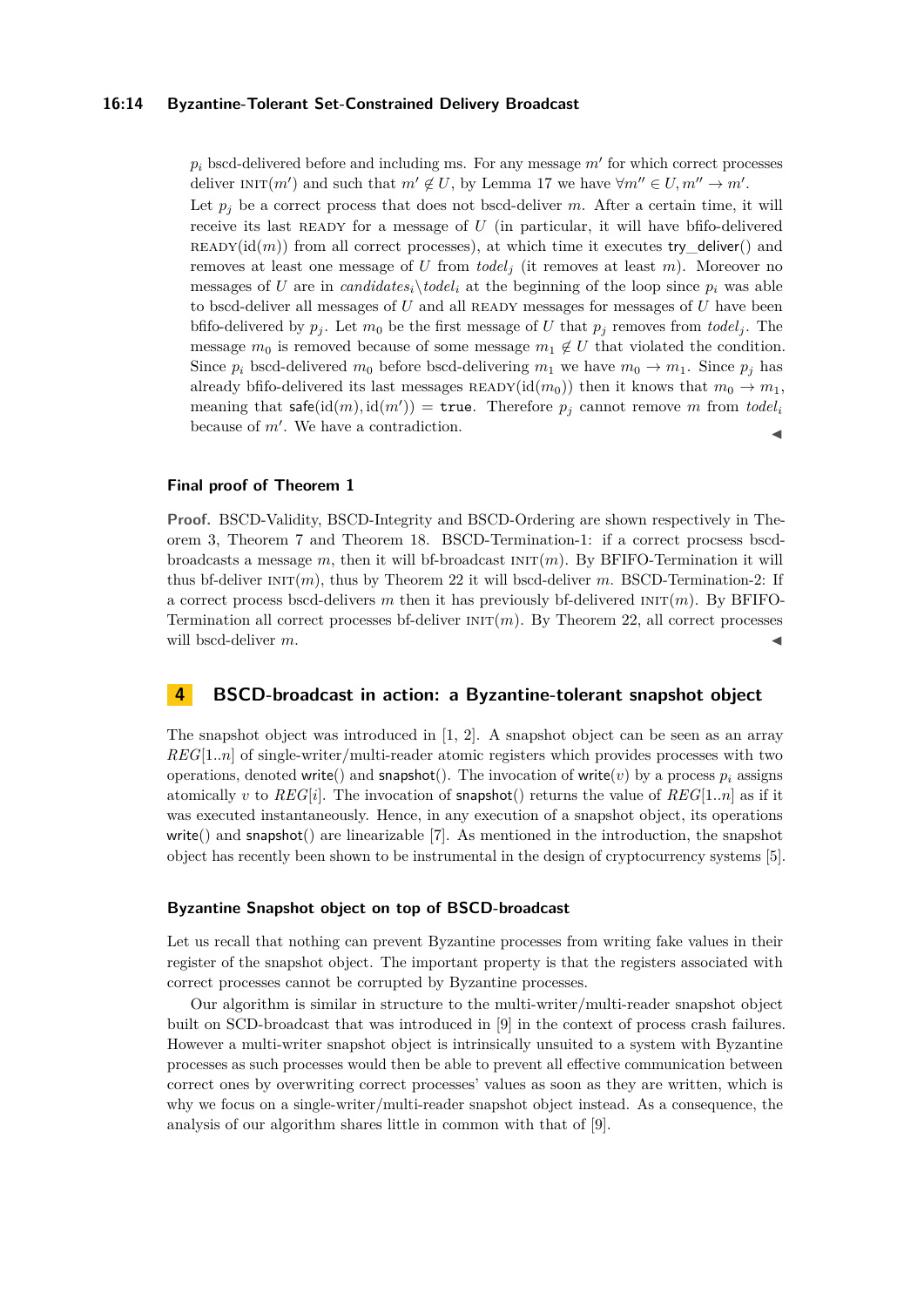#### **A. Auvolat and M. Raynal and F. Taïani 16:15 16:15**

#### **Local data structures at a process** *p<sup>i</sup>*

Let  $REG$  be the snapshot object. At a process  $p_i$ , it uses three local data structures:

- $\rightarrow$ *done<sup>i</sup>* is a Boolean variable.
- $reg_i[1..n]$  is the value of  $REG[1..n]$  as currently known by  $p_i$ .  $\equiv$
- $wsn_i[1..n]$  is such that  $wsn_i[j]$  is the sequence number of the last write by  $p_j$  in  $REG[j]$ , as known by  $p_i$ . Such a sequence number is systematically associated (at line 18 of Algorithm 2) with each invocation of  $bscd\_broadcast$  write() (line 3 of Algorithm 3).

**Algorithm 3** Construction of a snapshot object on top of BSCD-broadcast (code for *pi*)

```
init reg_i ← [\bot, \ldots, \bot]; wsn_i ← [0, \ldots, 0].
operation snapshot() is
       done_i \leftarrow false; bscd_broadcast \text{SYNC}); wait(done_i);
(2) return(\text{reg}_i[1..n]).operation write(v) is
(3) done_i \leftarrow false; bscd_broadcast \text{WRITE}(v); wait(done_i).
when the message set { \langle j_1, sn_1, \text{WRITE}(v_1) \rangle, \ldots, \langle j_x, sn_x, \text{WRITE}(v_x) \rangle,
                                        \langle j_{x+1}, sn_{x+1}, \text{SYNC}(\rangle), \ldots, \langle j_y, sn_y, \text{SYNC}(\rangle) } is bscd-delivered do
(4) for each message \langle j, snj, \text{WRITE}(v) \rangle \in \text{bscd-delivered message set do(5) if (wsn_i[j] < snj) then reg_i[j] \leftarrow v; wsn_i[j] \leftarrow snj end if (6) end for;
       end for:
(7) if ∃\ell : j_{\ell} = i then done_i \leftarrow \text{true} end if.
```
#### **Operation** snapshot()

When a process invokes  $s$ napshot $()$ , it simply invokes bscd broadcast  $S$ YNC $()$ , where  $S$  $YNC$  is a synchronization tag, and (with the help of the Boolean *done<sup>i</sup>* , lines 1 and 7) waits until this message has been locally processed. Then,  $p_i$  returns the value of the local array  $reg_i$ . The aim of the message SYNC is to stop the progress of  $p_i$  so that, once unblocked, it will have a consistent value of *REG* it can return ("consistent" refers here to the atomicity of the snapshot object).

#### **Operation** write()

The code of this operation is similar in structure to the synchronization of operation  $\mathsf{snapshot}(),$ however instead of reading the registers and returning their values, the process sends a value to be written but does not return anything. When a process invokes write $(v)$ , it simply invokes bscd\_broadcast w $RITE(v)$ , where writted is an operation tag, and, with the help of the Boolean *done<sub>i</sub>*, waits until this message has been locally processed (lines 3 and 7, this synchronization pattern is sometimes called "read your writes").

#### **Processing of a set of messages**

This procedure consists in two steps:

- Process  $p_i$  first considers the messages write () that appear in the message set *ms* it is bscd-delivering. Each element of *ms* is actually a triplet  $\langle j, snj, v \rangle$ , such that  $\langle j, snj \rangle$  is the identity of the value *v*, namely the *snj*-th value written by  $p_j$  in  $REG[j]$ .  $p_i$  writes *v* into *reg<sup>i</sup>* [*j*], if this value has not been overwritten by a more recent value (lines 4-6).
- After the previous updates,  $p_i$  sets the Boolean *done*<sub>i</sub> to the value true if the message set contains a message it bscd-broadcast (line 7).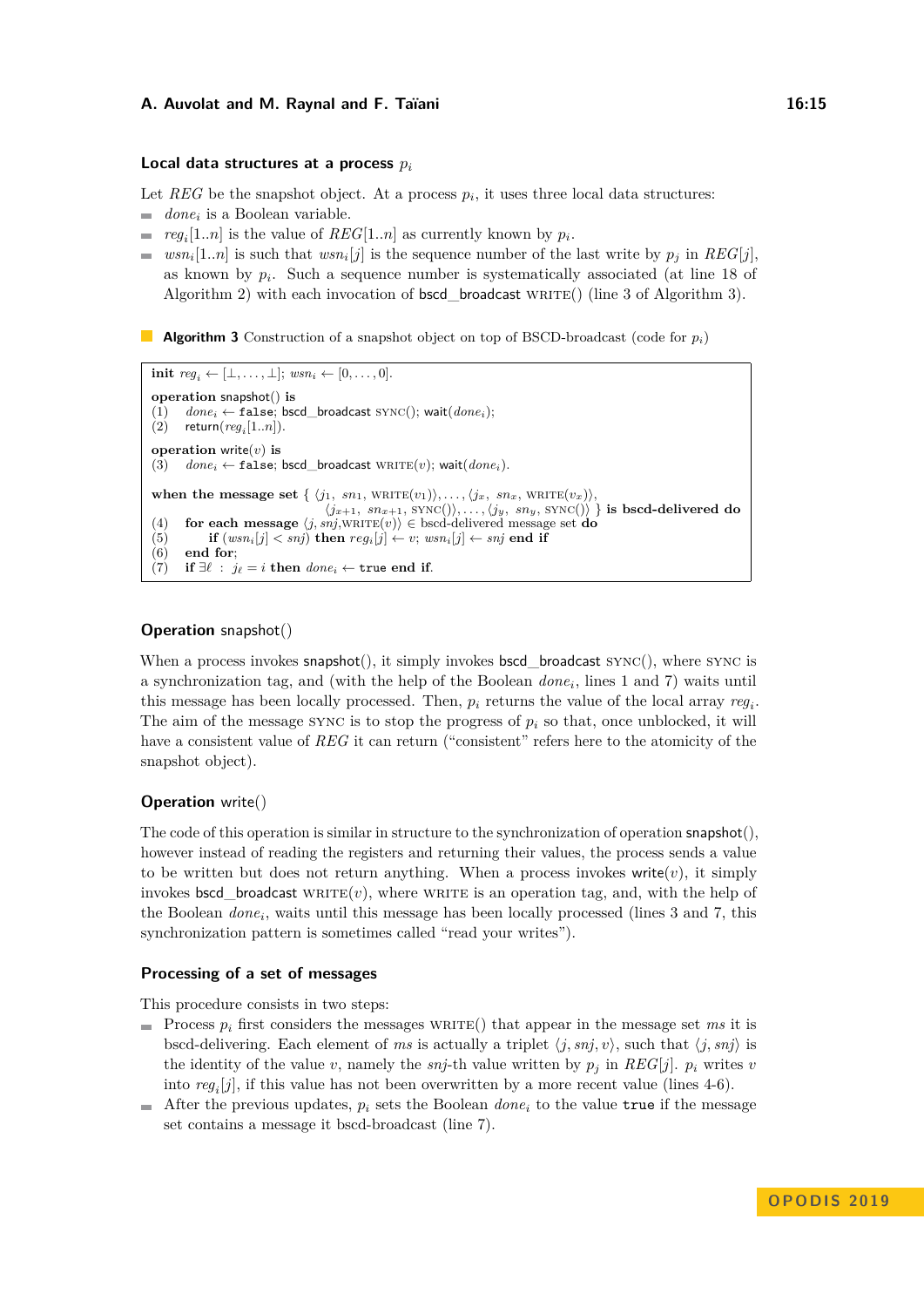#### **16:16 Byzantine-Tolerant Set-Constrained Delivery Broadcast**

▶ **Theorem 23.** *Algorithm 3 builds a linearizable* snapshot *object in an n-process asynchronous message-passing system where up to t < n/*4 *processes may commit Byzantine failures.*

The proof of this theorem can be found in Appendix B.2.

## **5 Conclusion**

This paper addressed the design of a Set-Constrained Delivery broadcast abstraction in the context of *n*-process asynchronous message-passing systems where up to *t* processes may commit Byzantine failures. A first primitive, BFIFO-broadcast, ensures that, for any sender, all correct processes deliver its messages in the same order (which is their sending order if the sender is correct). BSCD-broadcast, which is built over BFIFO-broadcast, ensures that correct processes deliver sets of messages such that, if a correct process *p* delivers a set of messages containing a message *m* and later delivers a set of messages containing a message  $m'$ , no correct process delivers first a set of messages containing  $m'$  and later a set of messages containing *m*. As an illustration of BSCD-broadcast, it has been shown how it facilitates the construction of a Byzantine-tolerant read/write snapshot object.

#### **References**

- **1** Afek Y., Attiya H., Dolev D., Gafni E., Merritt M., and Shavit N., Atomic snapshots of shared memory. *Journal of the ACM*, 40(4):873-890 (1993)
- **2** Anderson J., Multi-writer composite registers. *Distributed Computing*, 7(4):175-195 (1994)
- **3** Bracha G., Asynchronous Byzantine agreement protocols. *Information & Computation*, 75(2):130-143 (1987)
- **4** Dickerson T. D., Gazzillo P., Herlihy M., Koskinen R., Adding concurrency to smart contracts. *PODC'17*, ACM Press, pp. 303-312 (2017)
- **5** Guerraoui R., Kuznetsov P., Monti M., Pavlovi˘c M., and Seredinschi D.-A., The consensus number of a cryptocurrency. *PODC'19*, ACM press, pp. 307-316 (2019)
- **6** Hadzilacos V. and Toueg S., A modular approach to fault-tolerant broadcasts and related problems. *Tech Report 94-1425*, 83 pages, Cornell University, Ithaca (1994)
- **7** Herlihy M.P. and Wing J.M, Linearizability: a correctness condition for concurrent objects. *ACM Transactions on Programming Languages and Systems*, 12(3):463-492 (1990)
- **8** Imbs D. and Raynal M., Trading *t*-resilience for efficiency in asynchronous Byzantine reliable broadcast. *Parallel Processing Letters*, Vol. 26(4), 8 pages (2016)
- **9** Imbs D., Mostéfaoui A., Perrin M., and Raynal M., Set-constrained delivery broadcast: definition, abstraction power, and computability limits. *ICDCN'18*, ACM Press (2018)
- **10** Lamport L., Shostack R., and Pease M., The Byzantine generals problem. *ACM Transactions on Programming Languages and Systems*, 4(3)-382-401 (1982)
- **11** Nakamoto S., Bitcoin: A peer-to-peer electronic cash system, 2008. [Online]. Available: <http://www.cryptovest.co.uk/resources/Bitcoin%20paper%20Original.pdf>
- **12** Pease M., Shostak R., and Lamport L., Reaching agreement in the presence of faults. *Journal of the ACM*, 27:228-234 (1980)
- **13** Raynal M., *Fault-tolerant message-passing distributed systems: an algorithmic approach. Springer*, 492 pages, ISBN: 978-3-319-94140-0 (2018)
- **14** Shapiro M., Preguiça N., Baquero C., and Zawirski M., Conflict-free replicated data types. *SSS'11*, Springer LNCS 6976, pp. 386-400 (2011)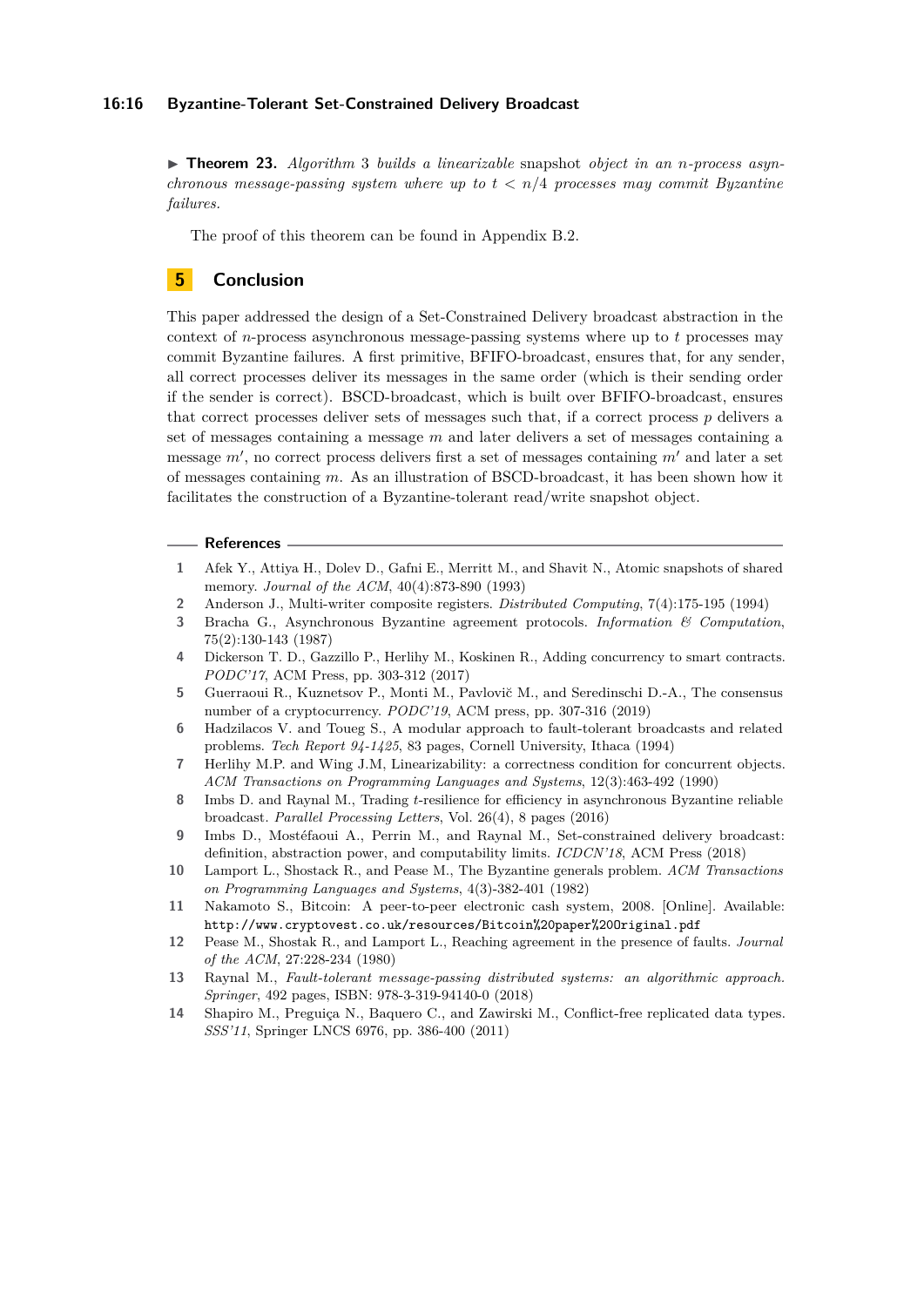## **A Two Multi-shot Signature-free BR-broadcast Algorithms**

In order to make the paper as self-contained as possible, this section presents multi-shot extensions of the one-shot signature-free BR-broadcast algorithms introduced by G. Bracha [3] and D. Imbs and M. Raynal [8]. The presentation follows pages 64-71 of [13], where the reader can also find proofs of these algorithms. In the text of these two extensions, *sn* denotes the sequence number of the corresponding BR-broadcast instance, hence a process invokes br\_broadcast(*sn, m*).

## **A.1 Underlying Basic Communication System**

In both algorithms described below, the processes communicate by exchanging messages through an asynchronous reliable point-to-point network. "Asynchronous" means that a message that has been sent is eventually received by its destination process, i.e., there is no bound on message transfer delays. "Reliable" means that the network does not loose, duplicate, modify, or create messages. "Point-to-point" means that there is a bi-directional communication channel between each pair of processes. As a consequence, a process can identify the sender of each message it receives and no Byzantine process can impersonate another process. In practice, this means that Byzantine processes cannot control the underlying communication layer.

A process  $p_i$  sends a message to a process  $p_j$  by invoking the primitive "send TAG(*m*) to  $p_j$ <sup>"</sup>, where that is the type of the message and m its content. To simplify the presentation, it is assumed that a process can send messages to itself. A process receives a message by executing the primitive "receive()". The macro-operation "broadcast  $TAG(m)$ " is a shortcut for "for  $j \in \{1, \dots, n\}$  do send  $\text{TAG}(m)$  to  $p_j$  end for".

## **A.2 Multi-shot Version of Bracha's BR-broadcast Algorithm**

Algorithm 4 is a multi-shot version of Bracha's BR-broadcast algorithm. This algorithm assumes  $t < n/3$ . When, on its client side, a process  $p_i$  invokes  $\mathsf{br\_broadcast}(sn, m)$ , it invoke the macro-operation **broadcast**() with the protocol message  $INT(sn, m)$  (line 1).

On it server side a process  $p_i$  may receive three different types of protocol messages:  $INT(), ECHO(), and READV(), A message INT carries an application message, while the$ messages  $\text{ECHO}()$  and  $\text{READV}()$  carry a process identity and an application message<sup>1</sup>.

- When  $p_i$  receives  $\text{INIT}(sn, m)$  for the first time from a process  $p_j$  (line 2), it broadcasts the protocol message  $\text{ECHO}(\langle j, sn \rangle, m)$  (line 3). If this message is not the first message  $INT(sn, -)$  from  $p_j, p_i$  discards it (in this case,  $p_j$  is Byzantine).
- When  $p_i$  receives the protocol  $ECHO(\langle j, sn \rangle, m)$  from any process, it broadcasts the protocol message  $\text{READV}(\langle j, sn \rangle, m)$  (line 5) if it received  $\text{ECHO}(\langle j, sn \rangle, m)$  from enough different processes (where "enough" means here more than  $\frac{n+t}{2}$ ), and READY( $\langle j, sn \rangle, m$ ) has not yet been broadcast (line 4). This message exchanges ensure that no two correct processes will br-deliver different message from *p<sup>j</sup>* with the sequence number *sn*, but it is still possible that a correct process br-delivers  $m$  from  $p_j$  while another correct process does not br-deliver a message from  $p_j$ . The role of the message  $READY(\langle j, sn \rangle, m)$  is to prevent a correct process from blocking on the br-delivery of *m*.

<sup>1</sup> The fact that the echo() and ready() messages carry a process identity makes redundant the use of an identity in the pair  $\langle -, sn \rangle$  that appear in the messages that are br-broadcast (see the paragraph "Invocation pattern" at the end of Section 2.3).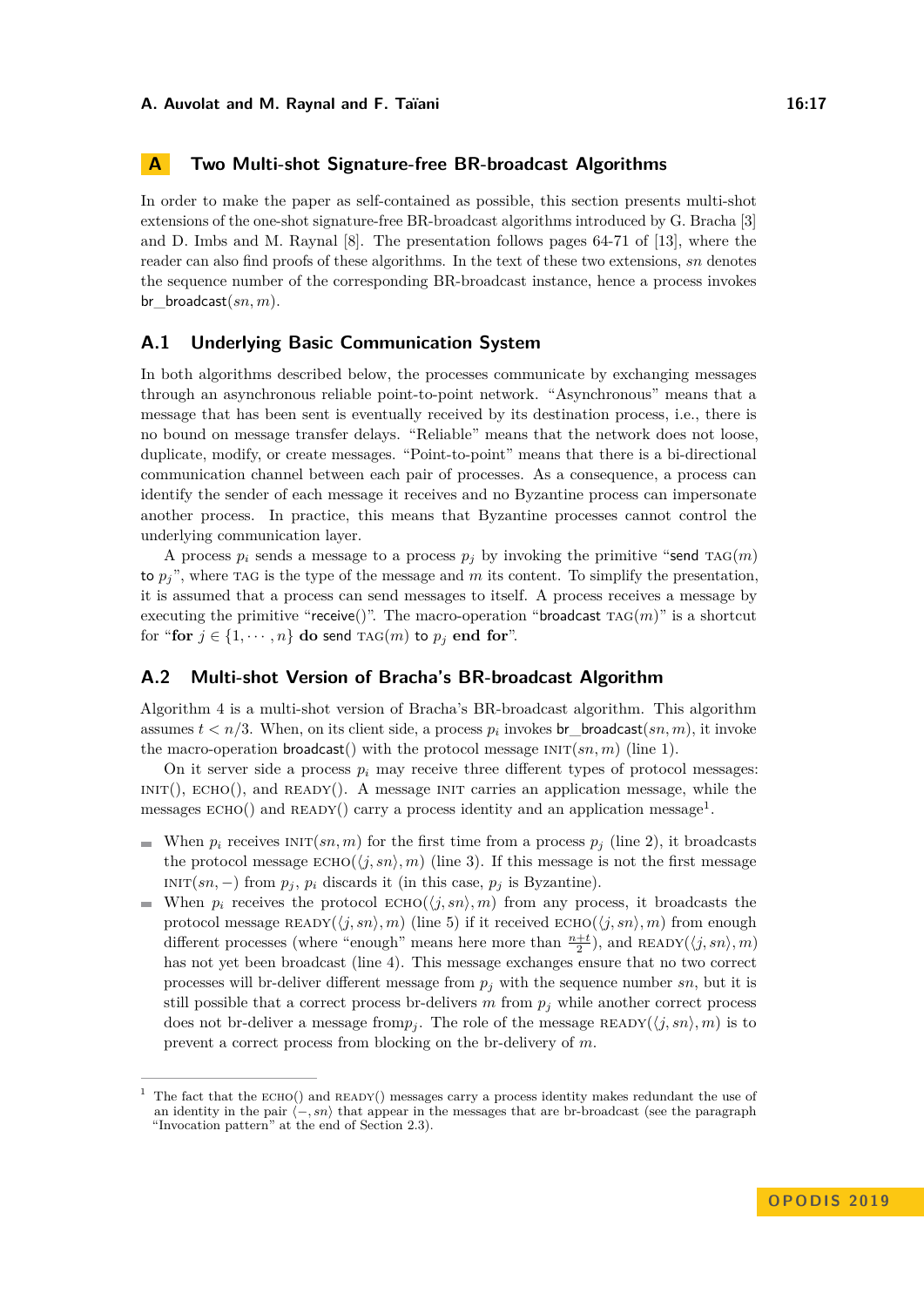#### **16:18 Byzantine-Tolerant Set-Constrained Delivery Broadcast**

```
Algorithm 4 Multi-shot version of Bracha's BR-broadcast algorithm (t < n/3, code for p_i)
```

```
operation br_broadcast(sn, m) is
(1) broadcast INT(sn, m).
when a message INT(sn, m) is received from p_j do
(2) discard the message if it is not the first message INT(sn, -) received from p_j;<br>(3) broadcast ECHO(\langle j, sn \rangle, m).
        broadcast \mathrm{ECHO}(\langle i, sn \rangle, m).
when a message ECHO(\langle j, sn \rangle, m) is received from any process do
(4) if (\text{ECHO}(\langle j, sn \rangle, m) received from strictly more than \frac{n+t}{2} different processes)
           \wedge (READY(\langle j, sn \rangle, m) not yet broadcast)
(5) then broadcast READV(\langle j, sn \rangle, m)<br>(6) end if.
        end if.
when a message READV(\langle j, sn \rangle, m) is received from any process do
(7) if (\text{READV}(\langle j, sn \rangle, m) received from at least (t + 1) different processes)
           \wedge (READY(\langle j, sn \rangle, m) not yet broadcast)
(8) then broadcast \text{READV}(\langle j, sn \rangle, m)(9) end if:
(10) if (READY(\langle j, sn \rangle, m) received from at least (2t + 1) different processes)
           \wedge (\langle j, sn, m \rangle not yet br delivered)
(11) then br deliver \langle j, sn, m \rangle(12) end if.
```
- When  $p_i$  receives  $\text{READV}(\langle j, sn \rangle, m)$  for any process, it does the following.  $\mathcal{L}_{\mathcal{A}}$ 
	- Process  $p_i$  first broadcasts  $\text{READY}(\langle j, sn \rangle, m)$  (line 8) if (i) not already done and (ii) it received  $\text{READV}(\langle i, sn \rangle, m)$  for "enough" processes (where "enough" means here  $(t+1)$  processes, which means from at least on correct process, line 7). As previously indicated, this allows other correct processes not to deadlock.
	- Then, if  $p_i$  received  $\text{READV}(\langle i, sn \rangle, m)$  from "enough" processes (where "enough" means here  $((2t+1)$ , which means from at least  $(t+1)$  correct processes), it locally br-delivers the pair  $(sn, m)$  (from  $p<sub>j</sub>$ ), if not yet already done (lines 10-11).

This algorithm is optimal with respect to *t*-resilience (namely  $t < n/3$ ). It requires three consecutive communication steps, and  $(n-1) + 2n(n-1) = 2n^2 - n - 1$  protocol messages. The proof of this algorithm relies on the following properties, which assume  $n > 3t$  (see [13] for their proofs):

- $n t > \frac{n + t}{2}$ .
- Any set containing more than  $\frac{n+t}{2}$  different processes, contains at least  $(t+1)$  non-faulty  $\equiv$ processes.
- Any two sets of processes  $Q_1$  and  $Q_2$  of size at least  $\lfloor \frac{n+t}{2} \rfloor + 1$  have at least one correct  $\sim$ process in their intersection.

## **A.3 Multi-shot Version of Imbs-Raynal's BR-broadcast Algorithm**

Algorithm 5 is a multi-shot version of Imbs-Raynal's BR-broadcast algorithm. This algorithm assumes  $t < n/5$ . The code of br\_broadcast $(sn, m)$  is the same as in the previous algorithm.

On its server side a process  $p_i$  may receive two different types of protocol messages:  $INT()$ and WITNESS(). The processing of  $INT(sn, m)$  is similar to the one of Algorithm 4. Process  $p_i$  simply broadcasts the message WITNESS( $\langle j, sn \rangle$ , m) if it is the first time it received from  $p_j$  a message INIT(*sn,* −) (line 3). Then, when it receives a message WITNESS( $\langle j, sn \rangle$ *, m*)  $p_i$ does the following.

If it received the same message with  $\langle j, sn \rangle$ , m from "enough" processes (where "enough" means here  $n - 2t$ ), and it has not yet broadcast this message (line 4), it does it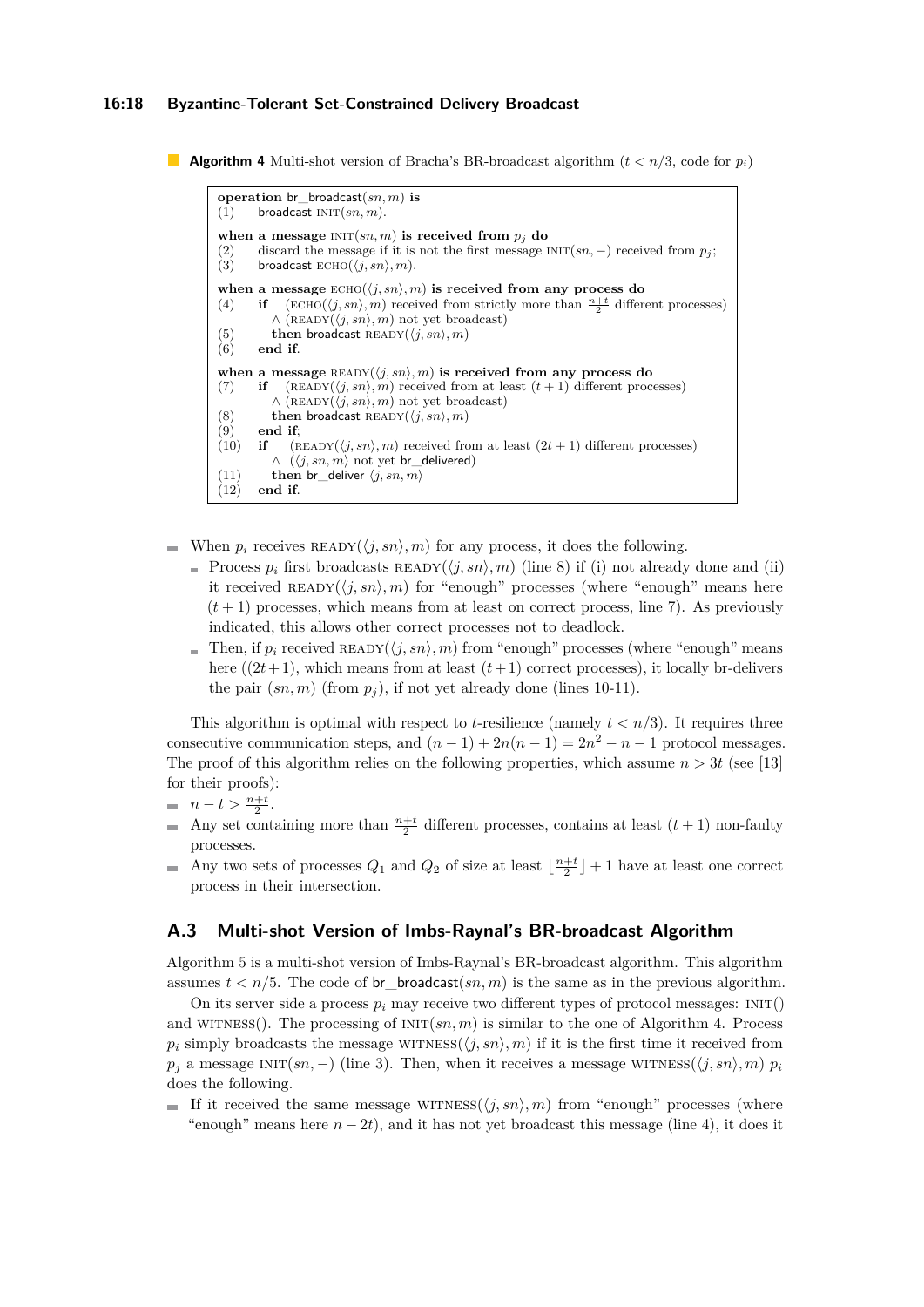#### **A. Auvolat and M. Raynal and F. Taïani 16:19 16:19**

**Algorithm 5** Multi-shot version of Imbs-Raynal's BR-broadcast algorithm  $(t < n/5$ , code for  $p_i$ )

```
operation br_broadcast(sn, m) is
(1) broadcast INT(sn, m).
when INT(sn, m) is received from p_j do
(2) discard the message if it is not the first message INT(sn, -) received from p_j;<br>(3) broadcast WITNESS((i, sn), m).
       broadcast WITNESS(i, sn), m.
when WITNESS(\langle j, sn \rangle, m) is received from any process do
(4) if (WITNESS(\langle j, sn \rangle, m) received from at least (n - 2t) different processes)
           \wedge (WITNESS(\langle i, sn \rangle, m) not yet broadcast)
(5) then broadcast WITNESS(\langle j, sn \rangle, m)<br>(6) end if;
        (6) end if;
(7) if (WITNESS(\langle j, sn \rangle, m) received from at least (n - t) different processes)
           \wedge (\langle j, sn, m \rangle not yet br delivered)
(8) then br_deliver \langle j, sn, m \rangle<br>(9) end if.
        (9) end if.
```
(line 5).

**If it received WITNESS**( $\langle j, sn \rangle$ , *m*) from "more" processes (where "more" means here *n*−*t*), and it has not yet br-delivered the pair  $(sn, m)$  from  $p_j$  (line 7), it br-delivers it ((line 8).

Let us notice that, as  $t < n/5$ , we have  $n - 2t > 3t$ , which means that, in this case, (WITNESS( $j, m$ ) was broadcast by at least  $n - 3t \geq 2t + 1$  correct processes. Then, if it received wITNESS $(j, m)$  from more different processes, where "more" means"  $(n-t)$ ,  $p_i$  locally br-delivers  $m$  from  $p_i$ .

As we can easily see, this algorithm requires two communication steps and  $n^2 - 1$  protocol messages. This better efficiency with respect to Bracha's algorithm is obtained at the price of a weaker *t*-resilience, namely *t < n/*5.

## **B Proofs of Algorithms**

This appendix contains the complete proofs for the theorems that were not proved in the paper.

#### **B.1 BFIFO-broadcast on top of MBR-broadcast**

BFIFO-Validity follows directly from MBR-Validity. BFIFO-Integrity (resp. BFIFO-Termination) follows directly from MBR-Integrity (resp. MBR-Termination), the delivery condition (line 3), and the increase of  $\hat{f}$  *fo*<sub>*del<sub>i</sub>*[*j*] (line 5). The formalization of these proofs</sub> are left to the reader. The next (easy) theorem concerns the BFIFO-Order property.

▶ **Theorem 24.** *Algorithm* 1 *satisfies the* BFIFO-Order *property.* 

**Proof.** Suppose a correct process  $p_i$  bfifo-delivers first a message  $m$ , then a message  $m'$ , both from the same sender  $p_j$ . These messages were br-delivered to  $p_i$  with some sequence numbers,  $sn$  and  $sn'$ . As  $p_i$  bfifo-delivers message from any process in the order defined by their sequence numbers, we have  $sn < sn'$ . It follows then from MBR-Termination-2 that all correct processes br-deliver  $m$  and  $m'$  with sequence numbers  $sn$  and  $sn'$ , respectively. It follows that any correct process bfifo-delivers  $m$  before  $m'$ .

If the sender  $p_j$  of  $m$  and  $m'$  is correct, it associated the sequence number  $sn$  with  $m$  and the sequence number  $sn' > sn$  with  $m'$ . It follows that  $p_j$  bfifo-broadcast  $m$  before  $m'$ .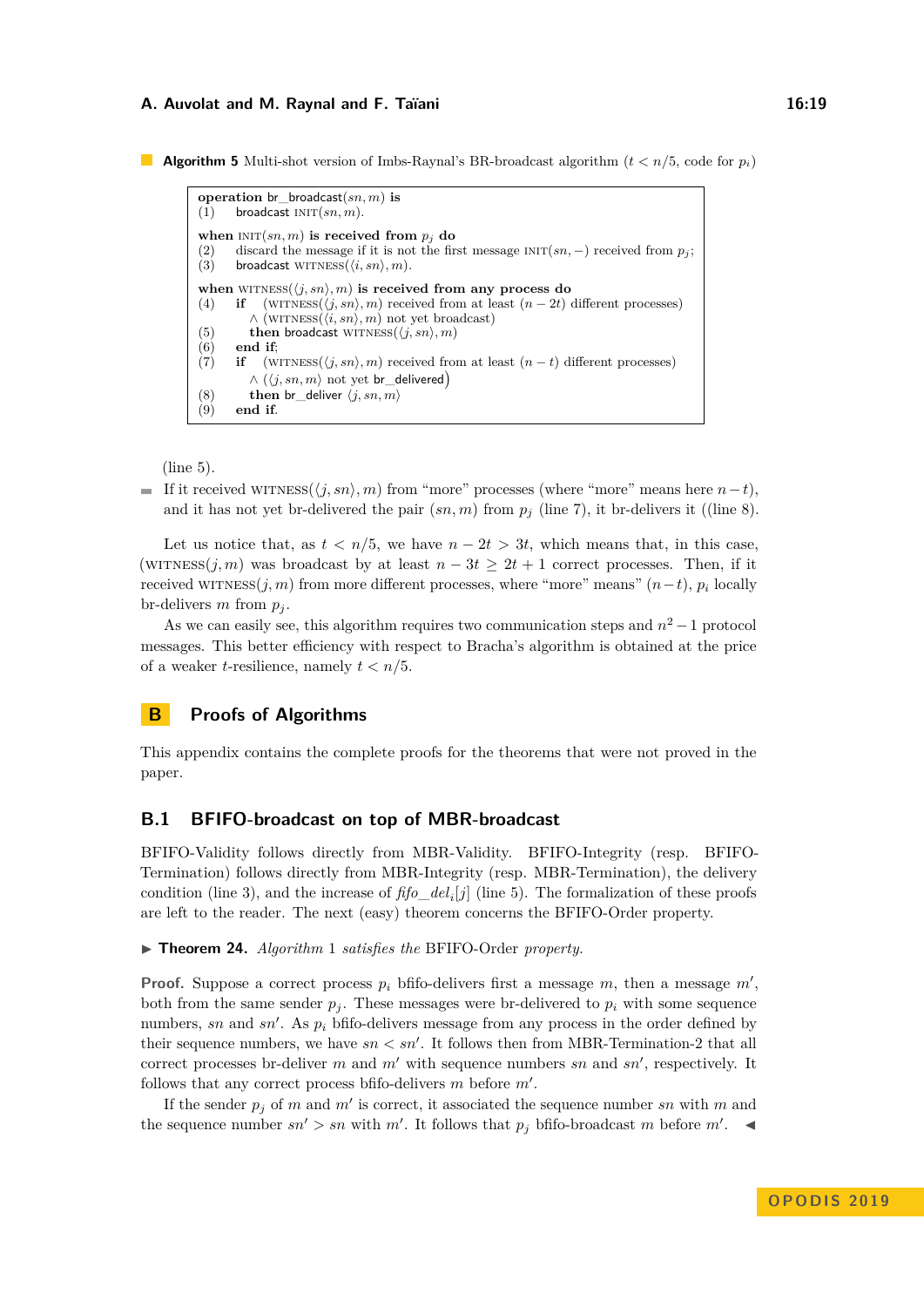#### **16:20 Byzantine-Tolerant Set-Constrained Delivery Broadcast**

The computability and messages/time complexities of this algorithm are the ones of the underlying Byzantine reliable broadcast algorithm.

#### **B.2 BSCD-broadcast in action: a Byzantine-tolerant snapshot object**

We start by several intermediate definitions and results before the final proof of Theorem 23.

I **Lemma 25.** *If a correct process invokes an operation, it returns from its invocation.*

**Proof.** Let  $p_i$  be a correct process that invokes a read or write operation. By the BSCD-Termination-1 property of BSCD-broadcast, it eventually receives a message set containing the message  $\langle i, \text{sni}, x \rangle$  which it sent at line 1 or 3 of Algorithm 3. As all the statements associated with the bscd-delivery of a message set terminate, it follows that the synchronization boolean  $done_i$  is eventually set to true. Consequently,  $p_i$  returns from the invocation of its  $\bullet$  operation.

 $\triangleright$  **Definition 26.** *A sequence number array* sna *is an array*  $sna = [sna[1], \ldots, sna[n]]$  of *n sequence numbers, one per process.*

I **Remark 27.** *In Algorithm 3, wsn<sup>i</sup> is a sequence number array that is used to keep track of pi's vision of the operations performed so far.*

**► Definition 28.** Let  $\leq_{sna}$  be the product order defined on sequence number arrays as:

 $sna_1 \leq_{sna} sna_2 \iff \forall k \in 1..n, \; sna_1[k] \leq sna_2[k].$ 

*Let <sna be the relation defined as:*

 $sna_1 \leq_{sna} sna_2 \iff (sna_1 \leq_{sna} sna_2) \land (sna_1 \neq sna_2).$ 

 $\triangleright$  **Definition 29.** *If*  $p_i$  *is a correct process, let WSN<sub>i</sub> be the set of the array values taken by wsn<sup>i</sup> at line 7 during an execution, after the processing of message sets by process pi. Let*  $WSN = \bigcup_{p_i \text{ correct}} \text{WSN}_i$ .

 $\blacktriangleright$  **Lemma 30.** *The order*  $\lt_{sna}$  *is total and well founded on WSN.* 

**Proof.** Let us first observe that, for any correct process  $p_i$ , all values in  $WSN_i$  are totally ordered: this comes from  $wsn_i$  whose entries can only increase (line 5). Hence, let  $sna_1$  be an array value of  $WSN_i$  and  $sna_2$  be an array value of  $WSN_j$  with  $i \neq j$  and where both  $p_i$ and  $p_j$  are correct processes.

Let us assume, by contradiction, that  $\neg (sna_1 \leq_{sna} sna_2)$  and  $\neg (sna_2 \leq_{sna} sna_1)$ . Thus there is a *k* such that  $sna_1[k] > sna_2[k]$  and a *k'* such that  $sna_1[k'] < sna_2[k']$ . According to lines 4 and 5, there is a message  $\langle k, sna_1[k], \text{WRITE}(v) \rangle$  that has been received by  $p_i$  when  $wsn_i = sna_1$  and not by  $p_j$  when  $wsn_j = sna_2$ . Similarly, there is a message  $\langle k', sna_2[k']$ , write  $(v')\rangle$  that has been received by  $p_j$  when  $wsn_j = sna_2$  and not by  $p_i$  when  $wsn<sub>i</sub> = sna<sub>1</sub>$ . This situation directly contradicts the BSCD-Order property, from which we conclude that either  $sna_1 \leq_{sna} sna_2$  or  $sna_2 \leq_{sna} sna_1$ . Therefore  $\lt_{sna}$  is a total order.

Since all elements of *WSN* are vectors of elements of N, they all have a finite number of strictly smaller elements, therefore  $\lt_{sna}$  is well founded on *WSN*.

 $\triangleright$  **Definition 31.** Let C be the set of triples  $\langle i, \text{sni}, x \rangle$  bscd-broadcast by correct processes *when invoking an operation (line 1 or 3), where i and sni is the control information provided by the BSCD-broadcast abstraction and x is the value sent, either*  $\text{SYNC}()$  *or*  $\text{WRITE}(v)$ *.*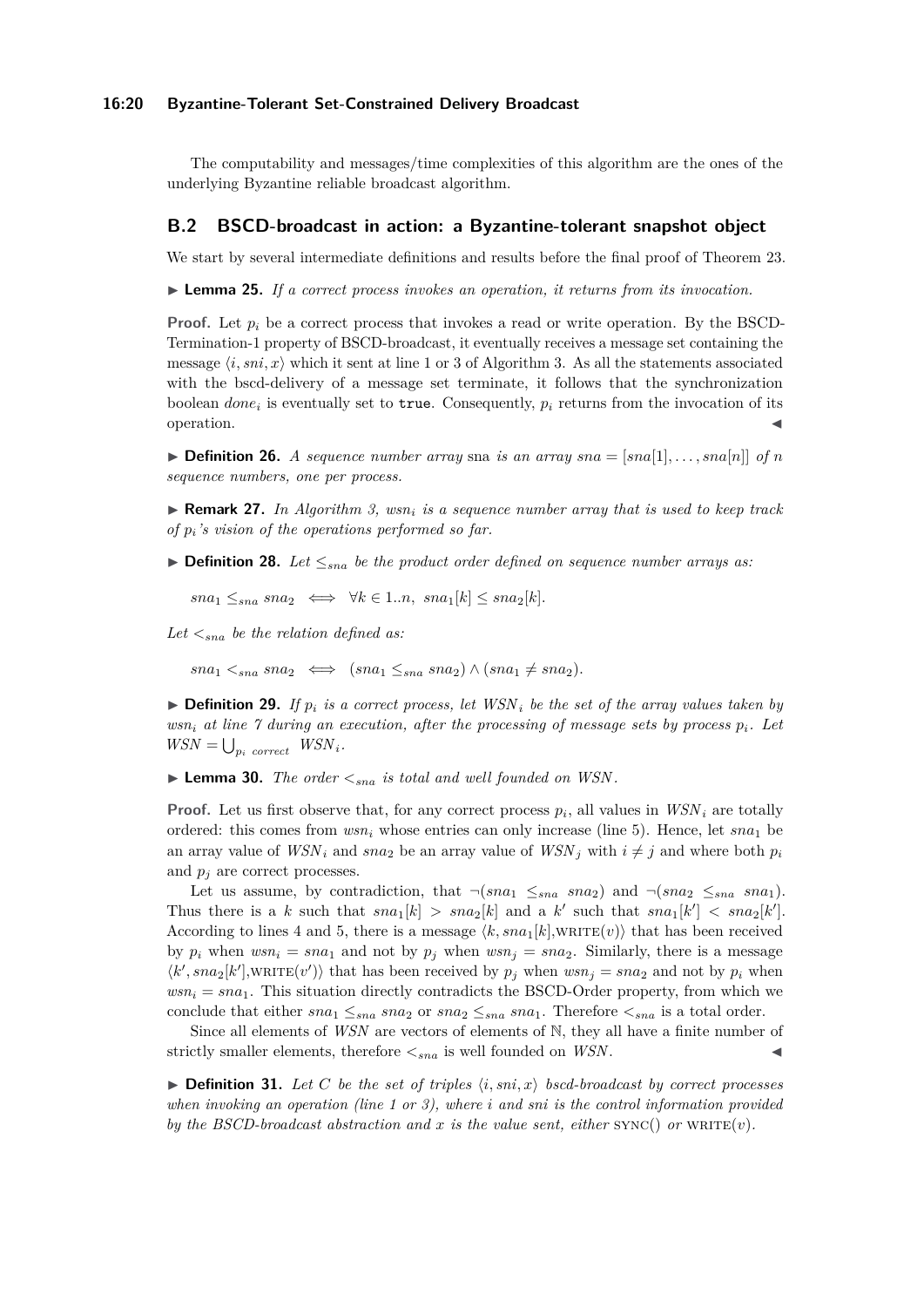#### **A. Auvolat and M. Raynal and F. Taïani 16:21**

*Since each operation invoked by a correct process corresponds to the BSCD-broadcast of a unique message, we will identify the corresponding message triple with the invoked operation.*

For any  $\langle i, sni, x \rangle, \langle j, snj, y \rangle \in C$ , we write  $\langle i, sni, x \rangle \prec \langle j, snj, y \rangle$  if  $p_i$  returned from its *operation that bscd-broadcast*  $\langle i, \text{sni}, x \rangle$  *before*  $p_j$  *started its operation that bscd-broadcast*  $\langle j, snj, y \rangle$ *.* 

 $\triangleright$  **Definition 32.** Let W be the set of triples  $\langle i, \text{sni}, \text{WRITE}(v) \rangle$  bscd-delivered by correct *processes. This set may contain write operations by Byzantine processes.*

**► Definition 33.** Let  $O = W \cup C$  be the set of read (or sync) and write operations invoked *by correct processes and of write operations received by correct processes from Byzantine processes.*

I **Remark 34.** *As a direct consequence of BSCD-broadcast properties, the set O contains at most one triplet of the form*  $\langle i, sni, - \rangle$  *for given i and sni*.

▶ **Lemma 35.**  $\langle i, sni, \text{WRITE}(v) \rangle \prec \langle i, sni', \text{WRITE}(v') \rangle \implies sni < sni'.$ 

**Proof.**  $\prec$  only applies to operations by correct processes, therefore  $p_i$  is a correct process. If a correct process terminates  $\text{wRITE}(v)$  before starting  $\text{wRITE}(v')$ , then it bscd-broadcast  $\text{wRITE}(v)$  before  $\text{wRITE}(v')$ , therefore  $\text{sni} < \text{sni}$ . J

**► Definition 36.** *If sna is a sequence number array, let*  $W(sna) = \{ \langle i, sni, \text{WRITE}(v) \rangle \in W :$  $sin \leqslant sna[i]$  *be the set of write operations included in the time barrier defined by sna.* 

- $\triangleright$  **Definition 37.** *If*  $\tau$  *is a time at which a correct process*  $p_i$  *executes line* 7*, then:*
- *let*  $w\sin(i\tau)$  *be the value of*  $w\sin(i\tau)$  *when*  $p_i$  *executes line*  $\tau$  *at time*  $\tau$
- $\equiv$  *let*  $U_i(\tau)$  *be the union of all the message sets bscd-delivered by*  $p_i$  *until*  $\tau$

 $▶$  **Lemma 38.**  $U_i(\tau) \cap W = W(\text{wsn}_i(\tau))$ . As a consequence:

 $U_i(\tau) \cap W \subseteq U_j(\tau') \cap W \iff \text{wsn}_i(\tau) \leqslant_{sna} \text{wsn}_j(\tau'),$  $U_i(\tau) \cap W \subsetneq U_j(\tau') \cap W \iff \text{wsn}_i(\tau) \leq_{sna} \text{wsn}_j(\tau').$ 

**Proof.** Let  $\langle j, snj, \text{wRITE}(v) \rangle$  be a message of *W*. If  $\langle j, snj, \text{wRITE}(v) \rangle \in U_i(\tau)$ , then when  $p_i$  executes line 7 at time  $\tau$ , it has already bscd-delivered and processed  $\langle j, snj, \text{WRITE}(v) \rangle$ , therefore  $\text{wsn}_i(\tau)[j] \geq \text{sn}_i$ , therefore  $\langle j, \text{sn}_i, \text{wRITE}(v) \rangle \in W(\text{wsn}_i(\tau))$ . Conversely, if  $\langle j, snj, \text{WRITE}(v) \rangle \in W(\text{wsn}_i(\tau))$ , then at time  $\tau$   $p_i$  has already bscd-delivered and processe a message  $\langle j, snj', \text{WRITE}(v') \rangle$  with  $snj' \geq snj$ . Since BSCD-broadcast preserves sequence number ordering,  $p_i$  has already bscd-delivered  $\langle j, snj, \text{WRITE}(v) \rangle$ , therefore  $\langle j, snj, \text{WRITE}(v) \rangle \in$  $U_i(\tau)$ .

The two equivalency relations follow directly from replacing  $U_i(\tau) \cap W$  and  $U_j(\tau') \cap W$ respectively by  $W(\text{wsn}_i(\tau))$  and  $W(\text{wsn}_j(\tau'))$  and applying the definitions.

**► Definition 39.** *If*  $op = \langle i, sni, x \rangle \in O$  *then let* sna(*op*)*,* witness(*op*) *and*  $\tau(op)$  *be defined as follows:*

- $\equiv$  *if*  $x =$ SYNC(), then by definition of O,  $p_i$  is a correct process. Let:
	- $\text{sna}(op)$  *be the value of wsn<sub>i</sub>* when  $p_i$  returns  $reg_i[1 \dots n]$  (line 2),
	- $\blacksquare$  witness(*op*) =  $p_i$ ,
	- $\mathbf{r} = \tau$  (*op*) *be the time at which*  $p_i$  *executes line*  $\gamma$  *for the last time before returning at line 2.*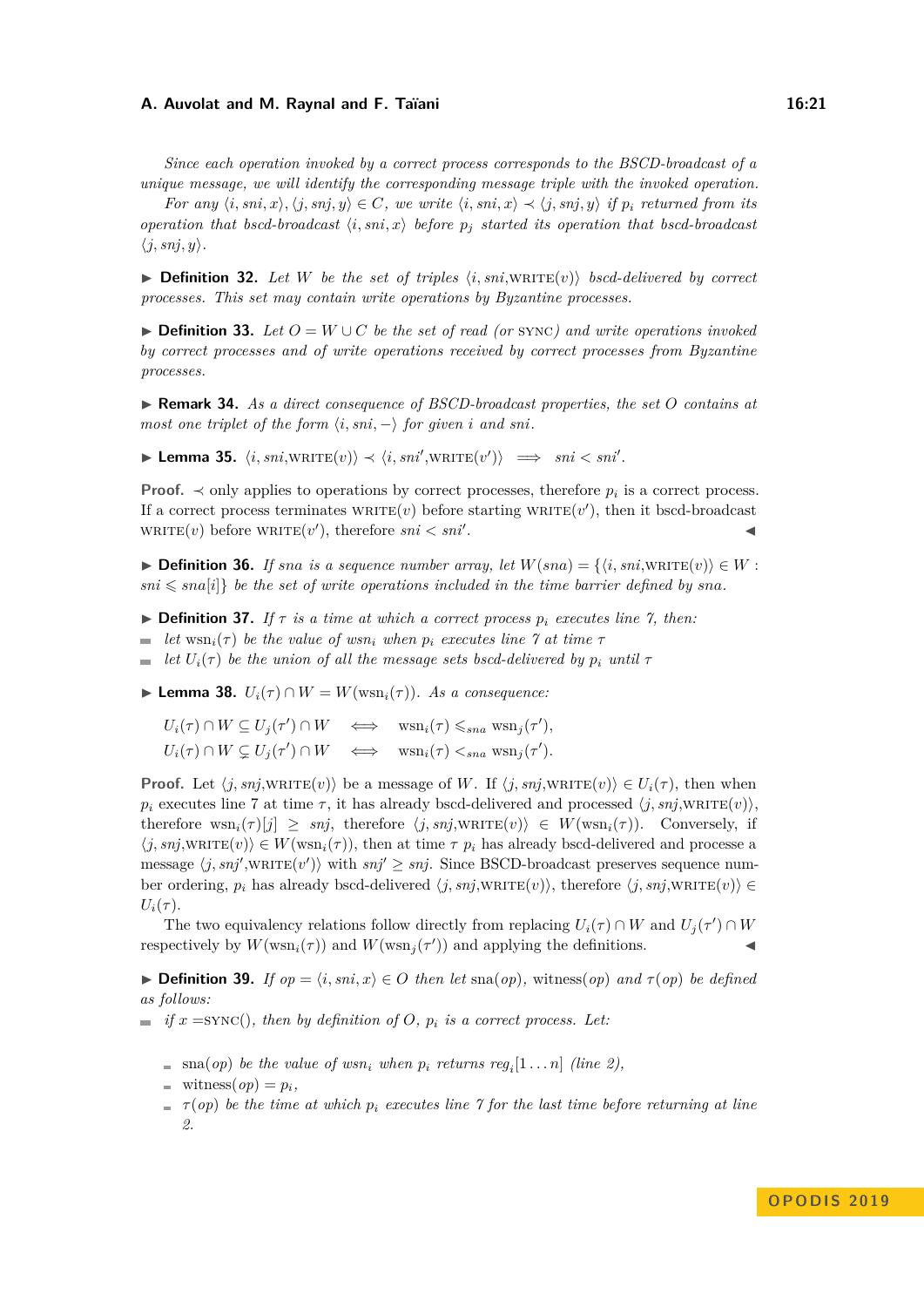$\blacksquare$  *if*  $x = \text{WRITE}(v)$  *then let:* 

 $\Box$  sna(*op*) *be the smallest sequence number array observed by a correct process and that has registered the write operation op, which exists because <sna is a well-founded total order on WSN (by Lemma 30):*

$$
sna(op) = \min\{sna \in WSN : sna[i] \geq sni\},\
$$

- $\tau$  (*op*) *be the smallest time at which a correct process*  $p_j$  *executed line*  $\gamma$  with  $wsn_j =$ sna(*op*)*,*
- witness( $op$ ) =  $p_j$  *be the correct process that executed line*  $7$  *with*  $wsn_j = \text{sna}(op)$  *at τ* (*op*)*.*

*In both cases, the following relations hold:*

 $\text{sna}(op) = \text{wsn}_{\text{witness}(op)}(\tau(op)),$  $op \in U_{\text{witness}(op)}(\tau(op)).$ 

*And if*  $p_i$  *is a correct process that invoked op at*  $\tau_{invoke}(op)$  *and returned at*  $\tau_{return}(op)$  *then:* 

 $\tau_{invoke}(op) < \tau(op) < \tau_{return}(op)$ .

**► Lemma 40.** Let op and op' be two distinct operations such that op  $\prec$  op'. We have  $\text{sna}(op) \leq \text{sna}(op')$ *. Moreover, if*  $op' \in W$  *then*  $\text{sna}(op) < \text{sna}(op')$ *.* 

**Proof.** *op* and *op*<sup> $\prime$ </sup> are invoked by correct processes. We have  $\tau$ (*op*)  $\lt$   $\tau$ <sub>return</sub>(*op*)  $\lt$  $\tau_{invoke}(op') < \tau(op').$ 

By BSCD-order, we have:

$$
U_{\text{witness}(op)}(\tau(op)) \subseteq U_{\text{witness}(op')}(\tau(op')) \quad \lor \quad U_{\text{witness}(op')}(\tau(op')) \subseteq U_{\text{witness}(op)}(\tau(op)).
$$

However *op*<sup>0</sup> was bscd-broadcast after *τ* (*op*) therefore witness(*op*) cannot have bscd-delivered  $op'$  at time  $\tau(op)$ . Therefore:  $op' \in U_{\text{witness}(op')}(\tau(op'))\setminus U_{\text{witness}(op)}(\tau(op)).$ 

Therefore we are in the case:  $U_{\text{witness}(op)}(\tau(op)) \subset U_{\text{witness}(op')}(\tau(op'))$ , from which we deduce:

$$
U_{\text{witness}(op)}(\tau(op)) \cap W \subseteq U_{\text{witness}(op')}(\tau(op')) \cap W,
$$
  
\n
$$
\text{wsn}_{\text{witness}(op)}(\tau(op)) \leq \text{wsn}_{\text{witness}(op')}(\tau(op')),
$$
  
\n
$$
\text{ssa}(op) \leq \text{sna}(op').
$$

Moreover, if  $op' \in W$  then the inclusion and inequalities become strict and we have the desired results.

▶ **Definition 41.** Let  $op, op' \in O$  be two distinct operations. We define  $\rightarrow$  as  $op \rightarrow op'$  if *either one of the following holds:*

\n- (A) 
$$
op \prec op'
$$
,
\n- (B)  $sna(op) < sna(op')$ ,
\n- (C)  $(sna(op) = sna(op')) \land (op \in W) \land (op' \notin W)$ .
\n- Let  $\rightarrow^*$  be the reflexive transitive closure of  $\rightarrow$ .
\n

▶ **Lemma 42.**  $\rightarrow^*$  *is a partial order on C.* 

**Proof.**  $\rightarrow^*$  is reflexive transitive by construction. Let us prove antisymetry:

Suppose we have  $op \neq op'$  such that  $op \to^* op'$  and  $op' \to^* op$ . By definition of  $\to^*$  this means there are  $op_0, op_1, op_2, \ldots, op_m$  for an  $m > 1$  such that  $op_0 = op_m = op$ ,  $op_k = op'$ for some  $k \in [1, m-1]$ , and  $op_i \to op_{i+1}$  for all  $i < m$ .

By the definition and Lemma 40, we have that  $\forall i < m$ , sna $(op_i) \leq \text{sna}(op_{i+1})$ .